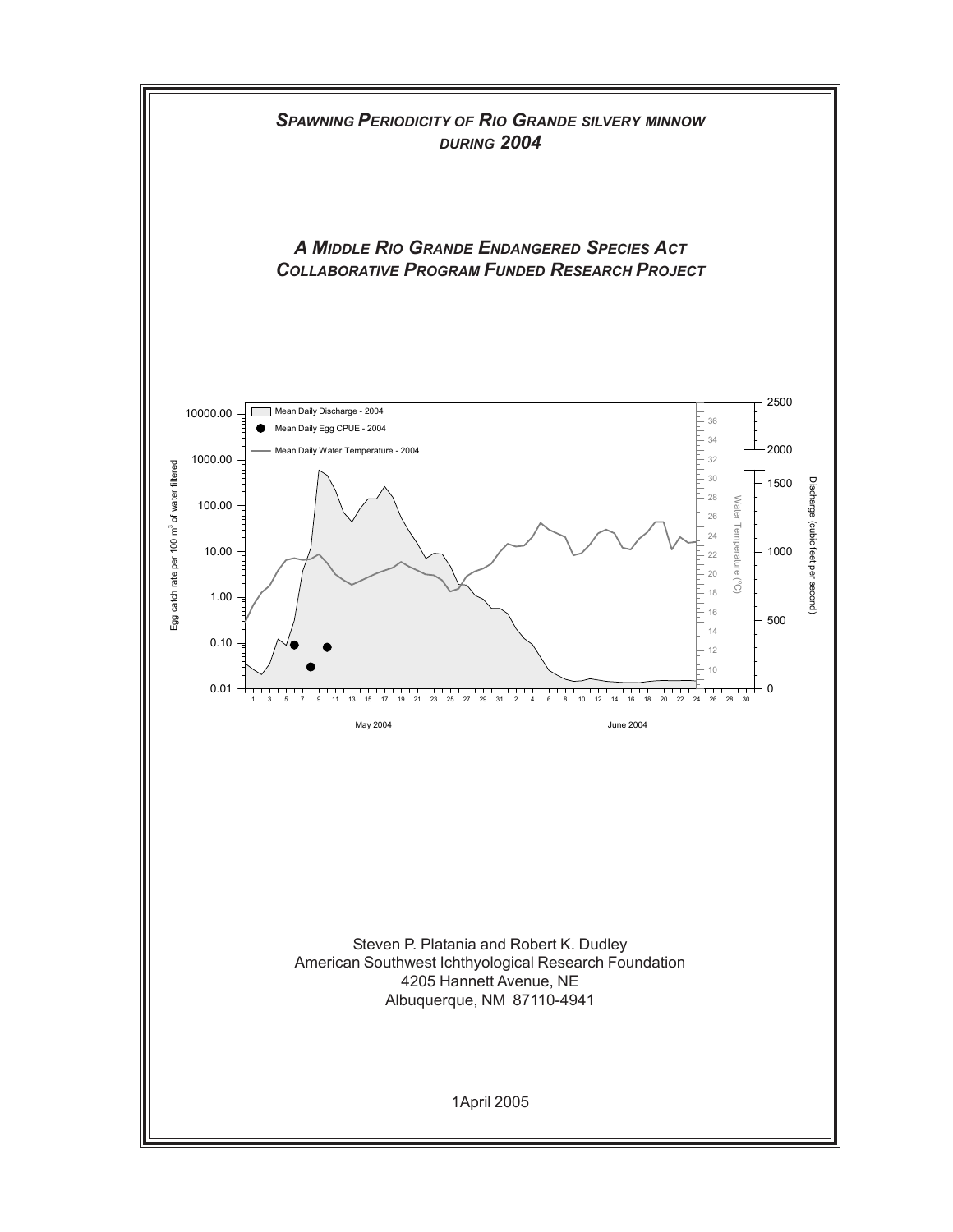# *SPAWNING PERIODICITY OF RIO GRANDE SILVERY MINNOW DURING 2004*

prepared for:

*MIDDLE RIO GRANDE ENDANGERED SPECIES ACT COLLABORATIVE PROGRAM*

under USBR contract:

Number 03CR408031 U. S. Bureau of Reclamation Upper Colorado Regional Office 125 South State Street, Room 6107 Salt Lake City, UT 84138-1102

prepared by:

Steven P. Platania and Robert K. Dudley American Southwest Ichthyological Research Foundation 4205 Hannett Avenue, NE Albuquerque, NM 87110-4941

submitted to:

U. S. Bureau of Reclamation 555 Broadway NE, Suite 100 Albuquerque, NM 87102-2352

1 April 2005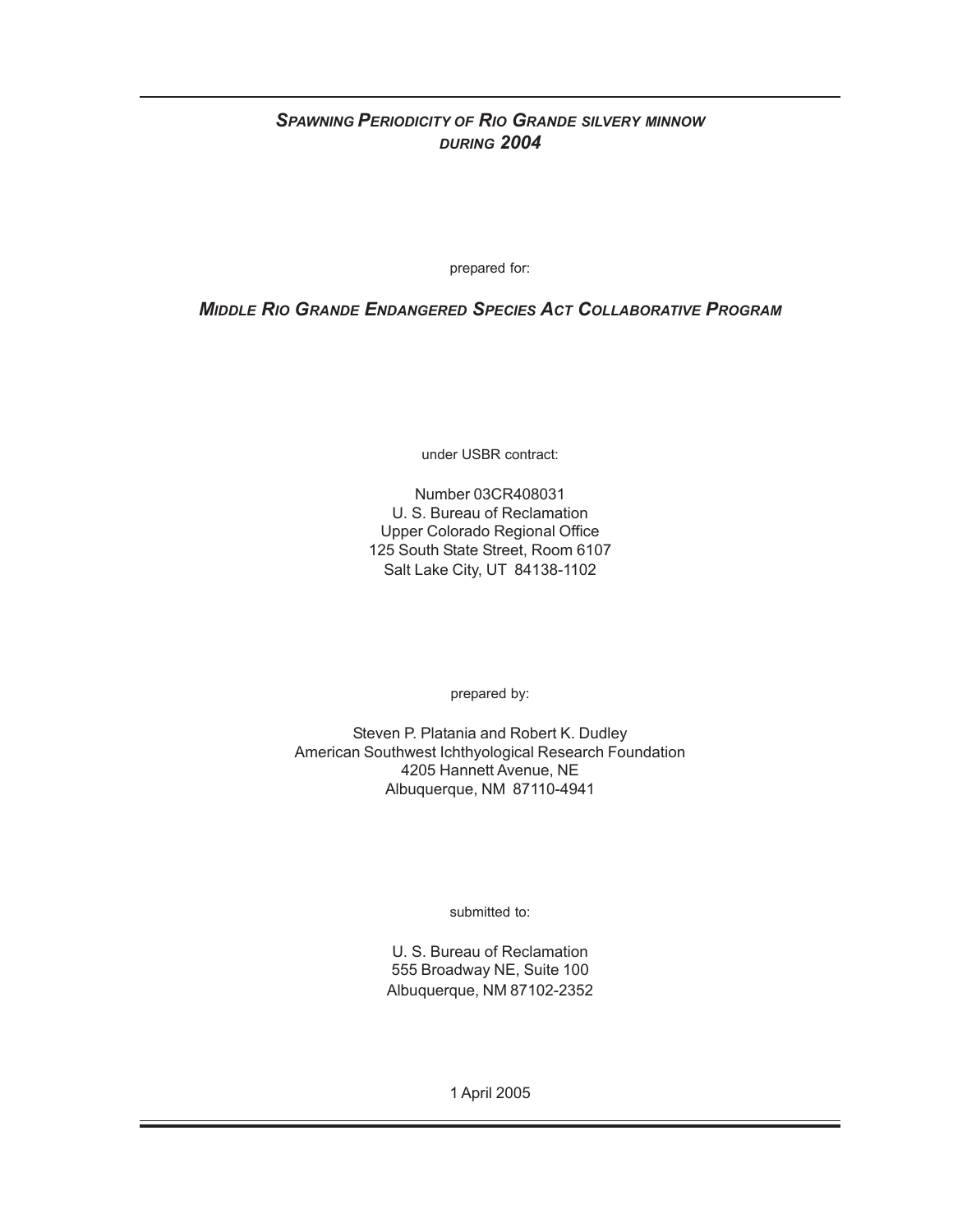# **TABLE OF CONTENTS**

| Additional 2004 Rio Grande silvery minnow spawning periodicity studies 10 |  |
|---------------------------------------------------------------------------|--|
|                                                                           |  |
|                                                                           |  |
|                                                                           |  |
|                                                                           |  |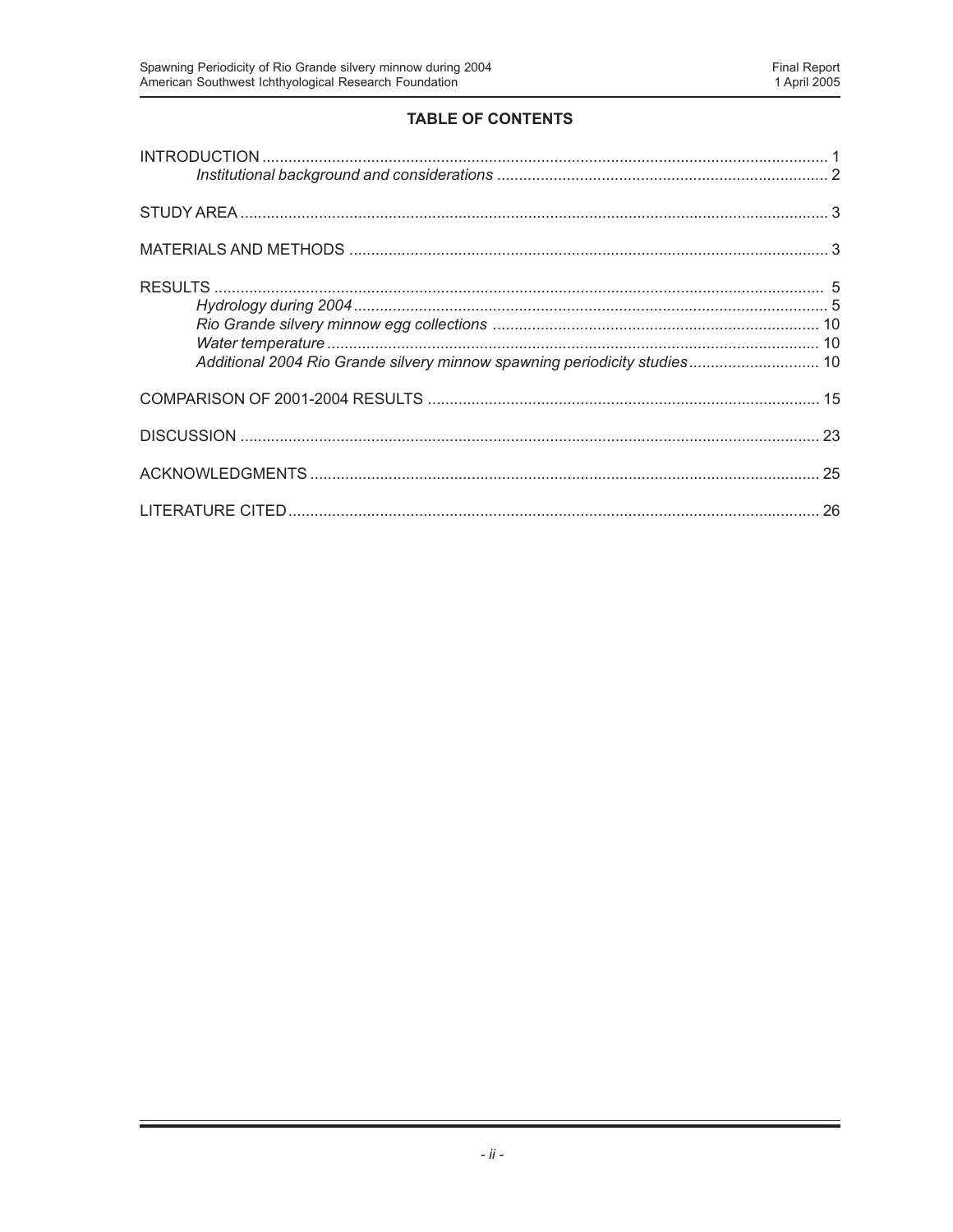# **LIST OF TABLES**

| Table 1. | Summary of sampling effort for Rio Grande silvery minnow eggs                                                              |  |
|----------|----------------------------------------------------------------------------------------------------------------------------|--|
| Table 2. | Summary of 2004 mainstem Rio Grande sampling effort                                                                        |  |
| Table 3. | Summary of 2004 mainstem Rio Grande sampling effort                                                                        |  |
| Table 4. | Summary of the monthly 2004 Rio Grande silvery minnow                                                                      |  |
| Table 5. | Summary of the monthly catch of Rio Grande silvery minnow,<br>by site and reach, during the 2004 Rio Grande silvery minnow |  |
| Table 6. | Rio Grande silvery minnow spawning periodicity study summary                                                               |  |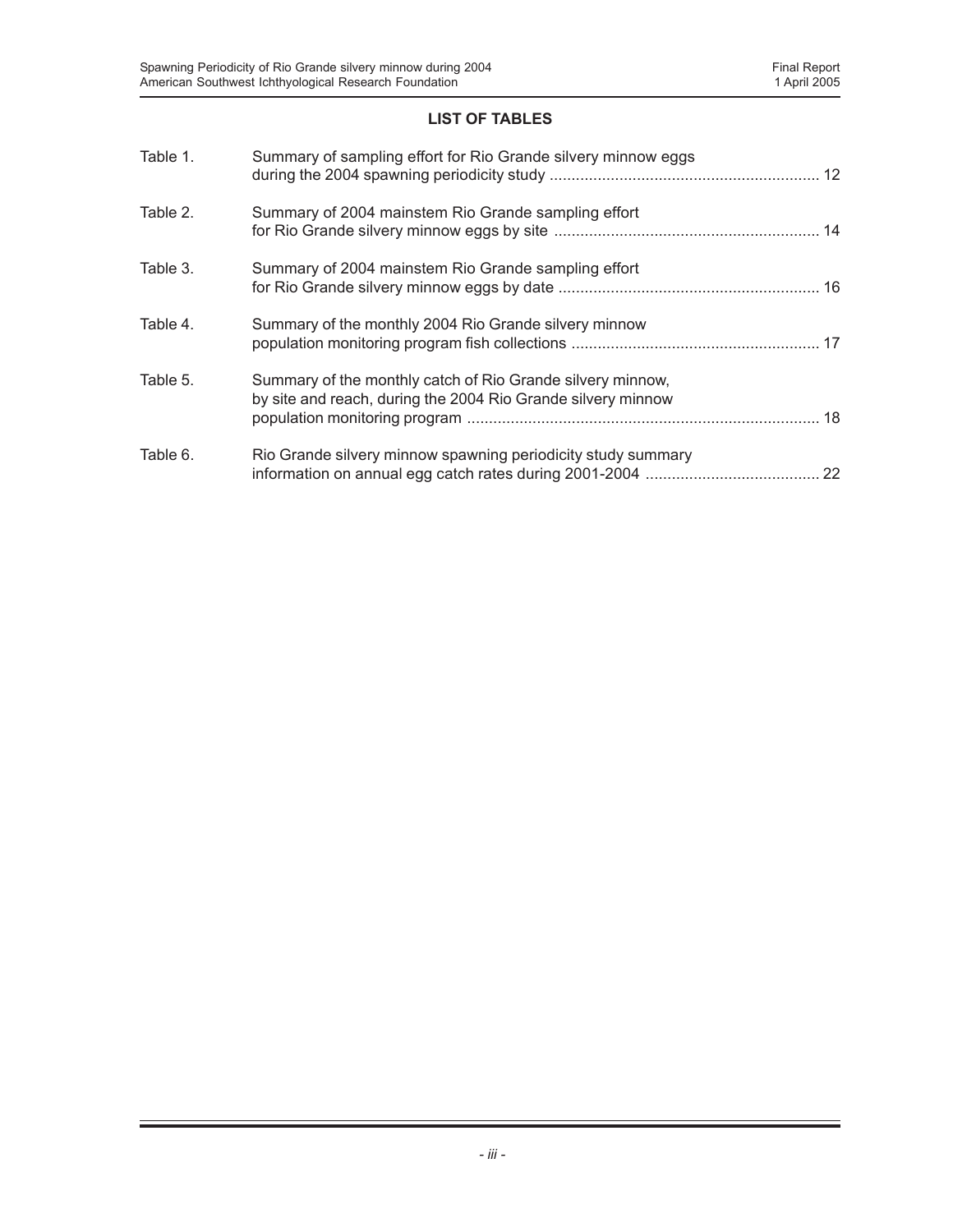# **LIST OF FIGURES**

| Figure 1.  | Map of the Middle Rio Grande, New Mexico, and the study site location  4                                                                     |  |
|------------|----------------------------------------------------------------------------------------------------------------------------------------------|--|
| Figure 2.  | Hydrograph of the Rio Grande, New Mexico, at the San Marcial                                                                                 |  |
| Figure 3.  | Annual hydrographs of the Rio Grande, New Mexico, at San Marcial before,<br>during, and after the 2001-03 Rio Grande silvery minnow spawning |  |
| Figure 4.  | Annual hydrographs of the Rio Grande, New Mexico, at San Marcial before,<br>during, and after the 2003-04 Rio Grande silvery minnow spawning |  |
| Figure 5.  | Rio Grande discharge from March through August 2003 and 2004                                                                                 |  |
| Figure 6.  | April-June 2004 hydrographs of the Rio Grande, New Mexico, at Cochiti Dam,                                                                   |  |
| Figure 7.  | Daily water temperatures (mean, minimum, and maximum) at the 2004 Rio                                                                        |  |
| Figure 8.  | Mean daily discharge, mean daily egg catch rate, and mean daily<br>water temperature during the 2001-03 Rio Grande silvery minnow            |  |
| Figure 9.  | Mean daily discharge, mean daily egg catch rate, and mean daily<br>water temperature during the 2003-04 Rio Grande silvery minnow            |  |
| Figure 10. | Comparisons of annual minimum, maximum, and mean daily<br>water temperature during the 2001-04 Rio Grande silvery minnow                     |  |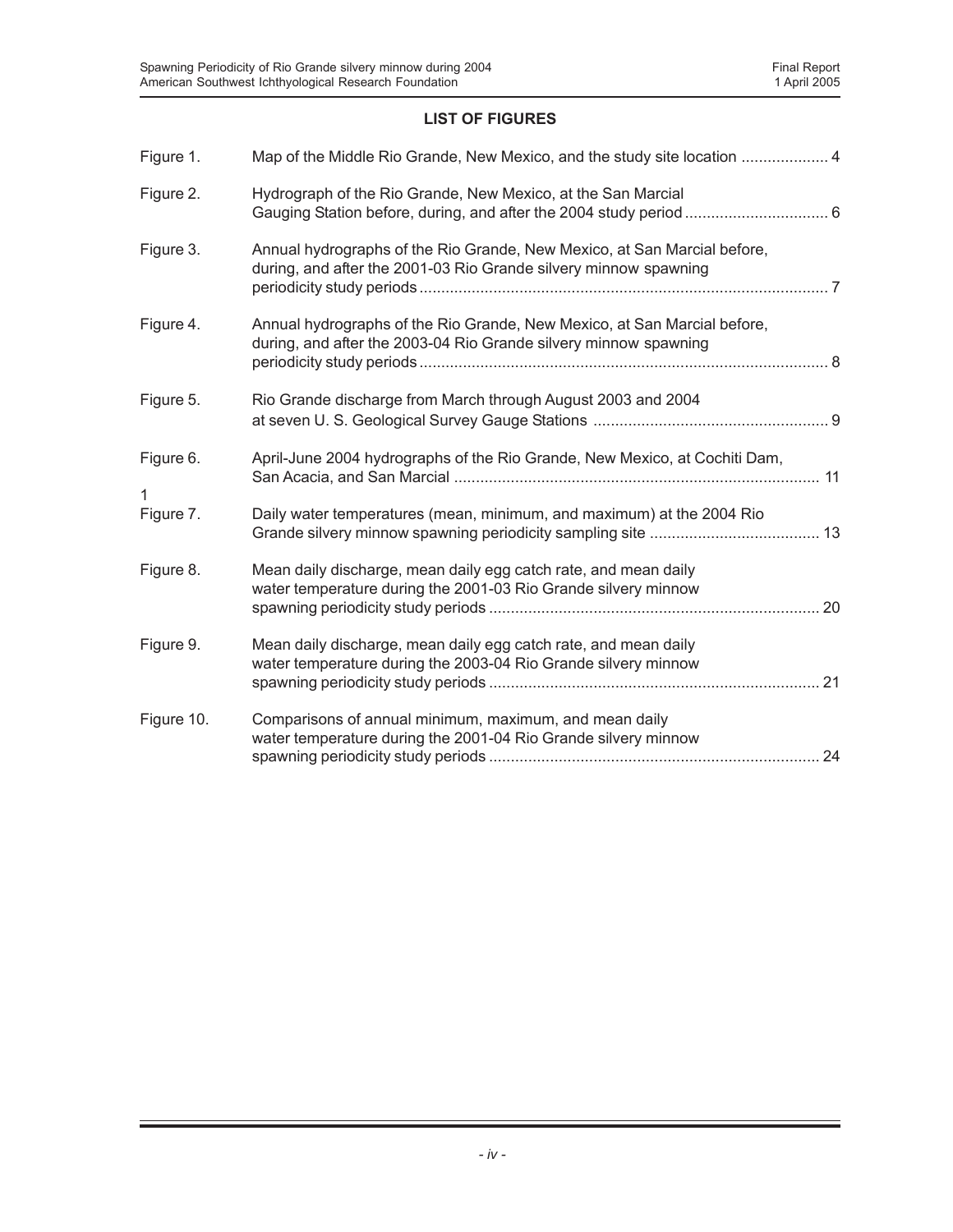### **EXECUTIVE SUMMARY**

Systematic monitoring of the reproductive output of Rio Grande silvery minnow at several sites in the Middle Rio Grande was first conducted in 1999 (Platania and Dudley, 2002a) and has continued annually since 2001. The 2004 catch rate of Rio Grande silvery minnow eggs was orders of magnitude lower than that taken in 2003 and 2002. During the 61-day duration of this 2004 project but only five Rio Grande silvery minnow eggs were taken in this study. Mean daily catch rates on dates that eggs were collected ranged from 0.08 to 0.22 eggs/100 m<sup>3</sup> of water sampled with the mean daily cumulative catch rate on these dates being  $0.06$  eggs/100  $\mathrm{m}^3$  of water sampled.

Rio Grande silvery minnow eggs were collected in three separate samples during 2004. The first eggs were collected on 7 May 2004 at 1500 h while mean daily discharge in the river was about 498 cfs (Table 1). That sample produced two Rio Grande silvery minnow eggs in the 917  $\textsf{m}^3$  of water filtered during the specific effort. On 9 May 2004, a single Rio Grande silvery minnow egg was taken during the morning sampling effort (0745-0945 h) in the 1,196 m<sup>3</sup> of water filtered. Mean daily discharge in the river on 9 May 2004 was 1,030 cfs or over twice that recorded on 7 May 2004 (date of first egg collection). The final Rio Grande silvery minnow eggs taken during this 2004 project were collected between 1530-1730 h on 11 May. Two eggs were present in the 912  $\text{m}^3$  of water filtered. Mean daily discharge on 11 May 2004 had risen to 1,560 cfs. No additional Rio Grande silvery minnow eggs were collected in the 79,143  $\text{m}^3$  of water filtered during the subsequent 54 days of the 2004 study. The volume of water sampled from 12 May 2004 through 4 July 2004 was almost twice (1.8 times) that sampled during the entire 2003 Rio Grande silvery minnow egg sampling effort.

 The 2004 Rio Grande silvery minnow population monitoring efforts also continued to document the decline of this species in the Middle Rio Grande. The 2004 monthly sampling efforts produced almost 13,000 specimens during the first third of the year (January-April) of which only 103 (0.08%) were Rio Grande silvery minnow. At least 22 of the 103 silvery minnow collected during this period were hatchery fish that had stocked in the river. Rio Grande silvery minnow collected during this period were members of the cohort capable of spawning in 2004. Given the extremely low numbers of adult silvery minnow present in pre-spawning 2004 samples, it is not surprising that the catch rate of Rio Grande silvery minnow propagules was markedly lower in 2004 than during any of the previous egg collection activities.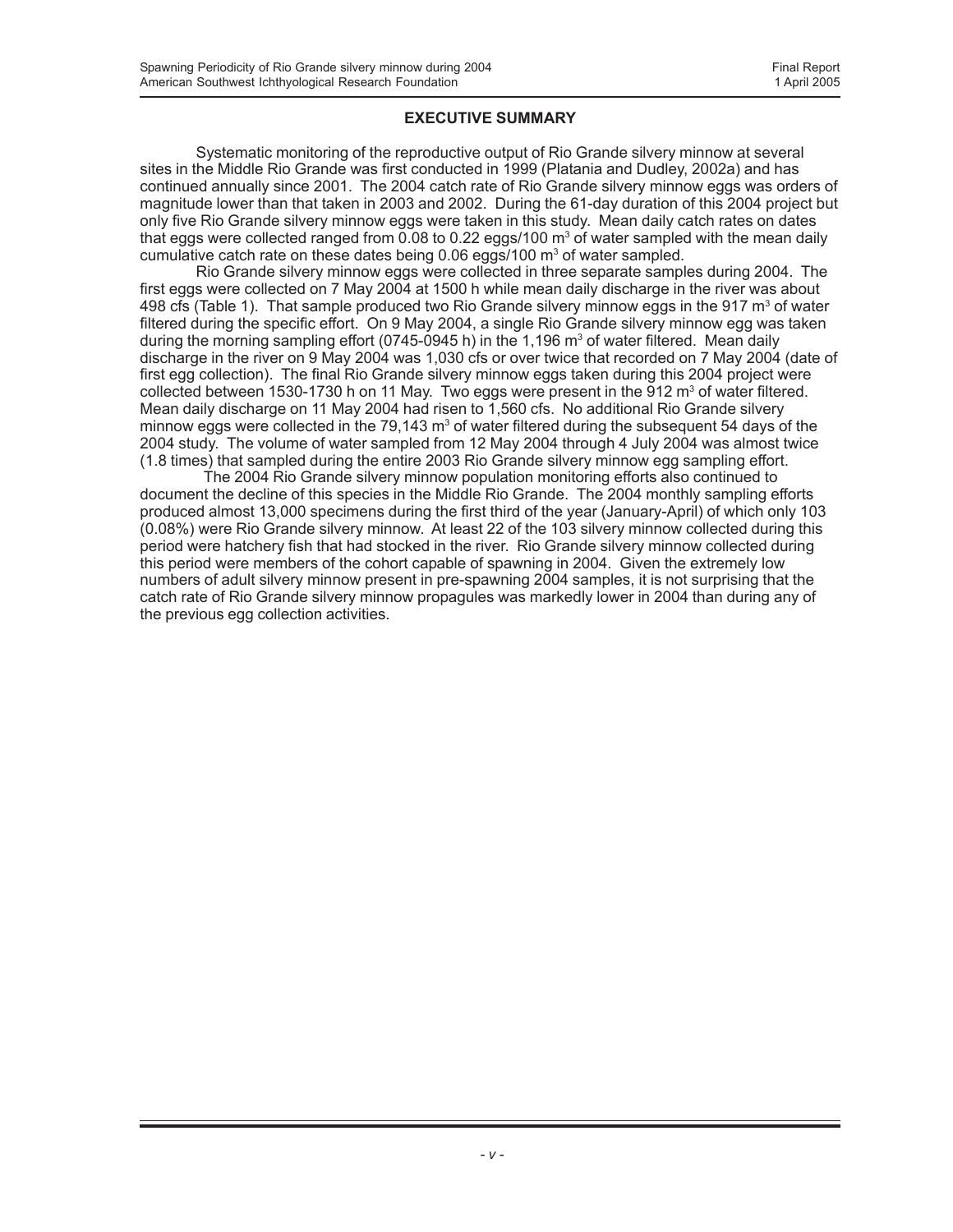#### **INTRODUCTION**

The reach of the Rio Grande between Cochiti Dam and Elephant Butte Reservoir (Middle Rio Grande) has been greatly modified over the last 50 years; this has alternatively led to aggradation, degradation, amoring, and narrowing of the river channel in different portions of the reach (Lagasse, 1985). This section of the river flows through the massive Rio Grande rift and historically resulted in a wide floodplain within the sparsely vegetated Rio Grande valley. Extensive braiding of the river through the relatively linear Rio Grande rift valley was common as it flowed over shifting sand and alluvium substrata; flow in the Middle Rio Grande was generally perennial except during times of severe or extended drought (Scurlock, 1998).

The Middle Rio Grande was relatively shallow throughout most of the year because of regionally low precipitation levels (Gold and Dennis, 1985) but was subjected to periods of high discharge. Flow was generally greatest during the annual spring snow melt runoff (April-June), however intense localized rainstorms (monsoonal events that generally occur in July and August) often caused severe flooding and were important in maintaining perennial flow through the summer. The cyclic pattern of drought and flooding over mobile substrata likely helped to promote the active interaction between the river and its floodplain. Historically, the Middle Rio Grande in many ways possessed all of the characteristics distinctive of a semi-arid river ecosystem.

The reduced species diversity typical of semi-arid ecosystems was also reflected in the depauperate ichthyofaunal composition of the Middle Rio Grande. Despite the reduced species richness of the Rio Grande, the river supported many native cyprinids that were endemic to this drainage (Platania and Altenbach, 1998). However, of the few native cyprinids that historically occupied the Rio Grande basin (i.e., speckled chub, *Macrhybopsis aestivalis*, Rio Grande shiner, *Notropis jemezanus*, and Rio Grande bluntnose shiner, *Notropis simus simus*) many have been extirpated from the Middle Rio Grande over the past century. A fourth species, phantom shiner, *Notropis orca*, is extinct (Bestgen and Platania, 1990). Rio Grande silvery minnow, *Hybognathus amarus*, is the only extant member of the native cyprinid fish fauna (Bestgen and Platania, 1991; Platania, 1991) and is found only in the Middle Rio Grande.

This group of native cyprinids shared several life-history characteristics. All were small (generally <100 mm TL), short-lived (2-5 years), fishes that occupied mainstem habitats. Four of the species are characterized as omnivorous while Rio Grande silvery minnow is herbivorous and feeds on epipsammonic algae. In addition to these shared traits, all five species were members of a reproductive guild of fishes that are pelagic spawners laying semibuoyant eggs.

Reproduction in fish in this guild is characterized by the production of non-adhesive eggs that, upon expulsion, swell rapidly with water and become nearly neutrally buoyant. Upon release the eggs are about 1.6 mm in diameter but quickly expand (ca. 3.0 mm) and remain suspended in the water column during development. Egg hatching time is temperature dependent, but rapid, occurring in 24- 48 hours. Recently hatched larval fish remain a component of the drift until development of the gas bladder. This physiological development corresponds with a shift in swimming behavior as larvae actively seek low-velocity habitats.

The 3-5 days necessary for propagules to attain the developmental stage necessary to control horizontal movements and freely disperse allows for considerable downstream displacement of eggs and larvae in the Middle Rio Grande. As has been well documented for other aquatic organisms, it is necessary for at least some portion of the drifting propagules to settle in appropriate low-velocity habitats or move upstream to maintain viable populations (Speirs and Gurney, 2001). Downstream transport distance of the progeny of Rio Grande silvery minnow is dependent on a variety of factors including flow magnitude and duration, water temperature, and channel morphology. Historically, there were no permanent barriers to upstream dispersal of fishes in the Middle Rio Grande. There are currently three instream diversion structures between Cochiti Dam and Elephant Butte Reservoir that are barriers to upstream movement of fishes and fragment the once continuous range of the only remaining member of this reproductive guild.

The early life history of Rio Grande silvery minnow has been extensively studied (Platania, 1995; Platania and Altenbach, 1996, 1998). These investigations revealed that silvery minnow is also member of a unique reproductive guild of Rio Grande basin Plains Stream cyprinids. The studies also demonstrated that spawning by Rio Grande silvery minnow is associated with high-flow events such as spring run-off or summer rainstorms.

Systematic monitoring of the reproductive output of Rio Grande silvery minnow at several sites in the Middle Rio Grande was first conducted in 1999 (Platania and Dudley, 2002a). That monitoring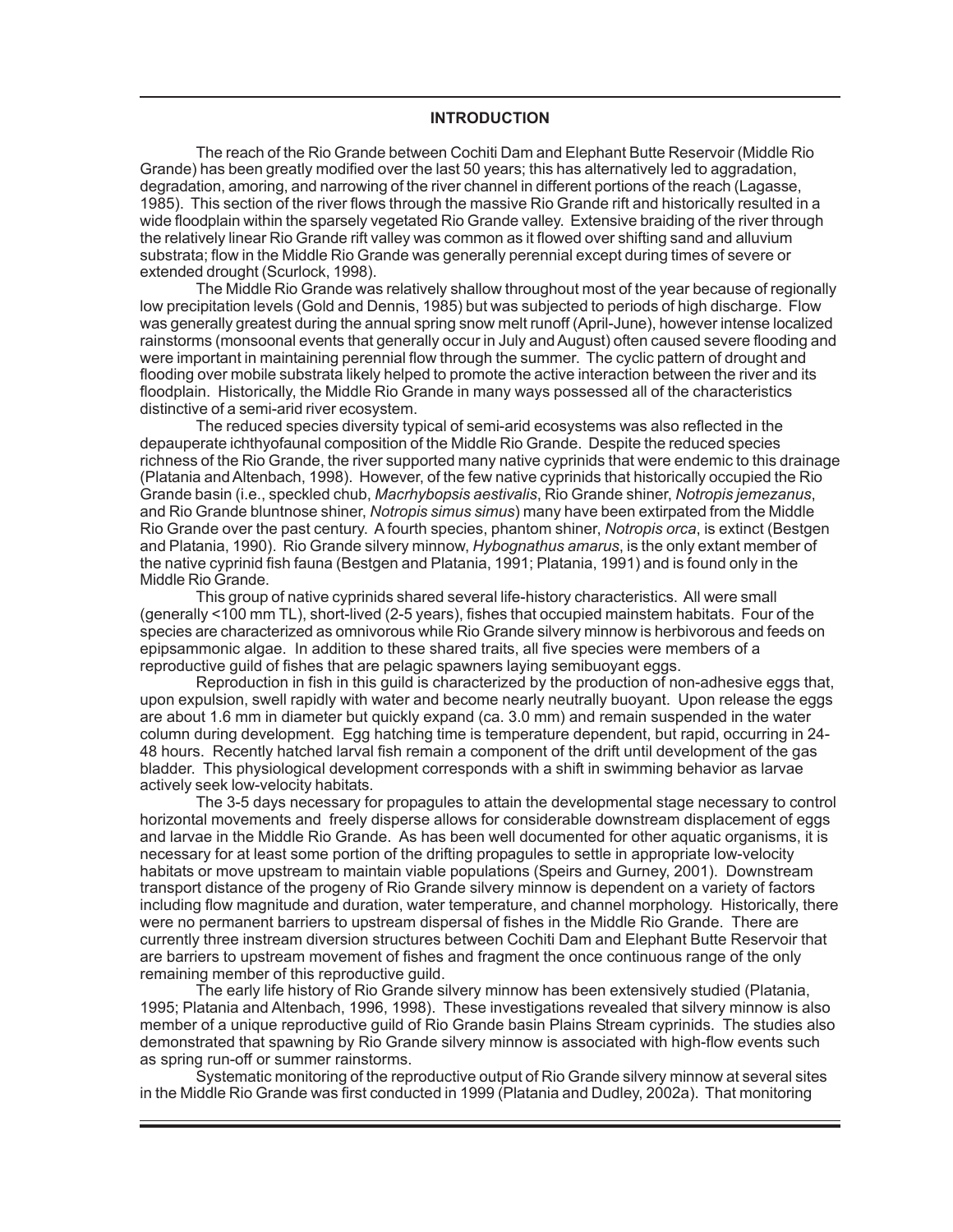involved collecting and quantifying catch rate of Rio Grande silvery minnow eggs at several Middle Rio Grande sites during the relatively short spawning period of this species. Limited Rio Grande silvery minnow egg collecting efforts were also conducted at selected sites in the Middle Rio Grande (Platania and Hoagstrom, 1996; Smith and Hoagstrom, 1997) and in the Low Flow Conveyance Channel (Smith and Hoagstrom, 1997; Smith, 1998, 1999) between 1996-1999. These latter samples provide information on the magnitude of reproduction during certain times and for specific sites. However, consistent monitoring throughout the spawning season produces the most reliable measure of the duration and magnitude of Rio Grande silvery minnow reproductive output. The first site specific sampling effort to document the magnitude of the reproductive effort of Rio Grande silvery minnow occurred daily throughout May and June 2001 (Platania and Dudley, 2002) at a location near the southern end of the San Acacia Reach of the Middle Rio Grande (River Mile 58.8). Monitoring of the reproductive effort of Rio Grande silvery minnow also occurred daily at this site in May and June 2002 (Platania and Dudley, 2003), 2003 (Platania and Dudley, 2004) and 2004.

Population monitoring studies of Rio Grande silvery minnow have shown a decline of about three orders of magnitude in the number and catch rate of this species between 1993 and 2003 (Dudley and Platania, 1999, 2000, 2001, 2002; Dudley et al., 2003). Over 90% of the catch of Rio Grande silvery minnow was in the San Acacia Reach of the Middle Rio Grande during 2000-2002 (Dudley and Platania, 2001, 2002) but in 2003, the Angostura Reach yielded the most silvery minnow, followed by the San Acacia Reach, and the Isleta Reach (Dudley et al., 2003). Low flow conditions and the diversion of nearly all water at the Isleta Diversion Dam during summer 2003 resulted in river drying in downstream reaches and substantial losses of riverine habitat especially in the San Acacia Reach. Multi-agency efforts in areas of habitat improvement, research, and propagation are underway in an attempt to increase population size and distribution with the ultimate goal being recovery of this species.

#### *Institutional background and considerations*

Monitoring the reproductive effort of Rio Grande silvery minnow was identified as a requirement of the 29 June 2001 Programmatic Biological Opinion of the Effects of Actions Associated with the U. S. Bureau of Reclamation's, U. S. Army Corps of Engineers', and Non-Federal Entities Discretionary Actions related to Water Management on the Middle Rio Grande, New Mexico as authored by the U. S. Fish and Wildlife Service. This work was part of an ongoing effort to document changes in the distribution and abundance of the federally endangered Rio Grande silvery minnow. This research effort provided an assessment of the reproductive output (eggs) for Rio Grande silvery minnow within the Middle Rio Grande and specifically addressed the task: "Evaluate the status and trend of the Rio Grande silvery minnow" as identified by the Middle Rio Grande Endangered Species Collaborative Program (ESA Workgroup).

The Rio Grande silvery minnow Recovery Plan (U. S. Fish and Wildlife Service, 1999) also outlined research objectives (2.2. Determine spawning periodicity of silvery minnow under multiple flow regimes; 2.2.1. Determine environmental factors that cue spawning in silvery minnow) that were addressed through this research. This investigation provided an assessment of the relative magnitude of the Rio Grande silvery minnow spawning effort and yielded information useful for resource management decisions in the Middle Rio Grande. This project was also a central component of the Rio Grande silvery minnow propagation and genetics research efforts, both requirements of the 29 June 2001 Programmatic Biological Opinion (see "Project Objectives" 2 and 3).

In 2002-2003, ESA Workgroup members met and discussed Rio Grande flow issues and impacts of the hydrological conditions on Rio Grande silvery minnow. The dismal 2002-2003 snow pack in the Rio Grande headwaters meant there would not be a natural spring flow spike in 2003 in the Middle Rio Grande and, therefore, it was unlikely that there would be a spring spawn by silvery minnow. Personnel from ESA Workgroup agencies decided to create an artificial flow spike during mid-May 2002, using reservoir storage, to initiate a spawn by silvery minnow. As 2003 climatic conditions were similar to those experienced in 2002, an artificial flow spike was also created in the Rio Grande in 2003, using reservoir storage, to initiate spawning of Rio Grande silvery minnow. Snowpack and ambient flow conditions in 2004 were sufficient enough that, for the first time in two years, this was not necessary. This document presents the results of the 2004 spawn of Rio Grande silvery minnow and compares data collected under the auspices of this study during 2001-2004.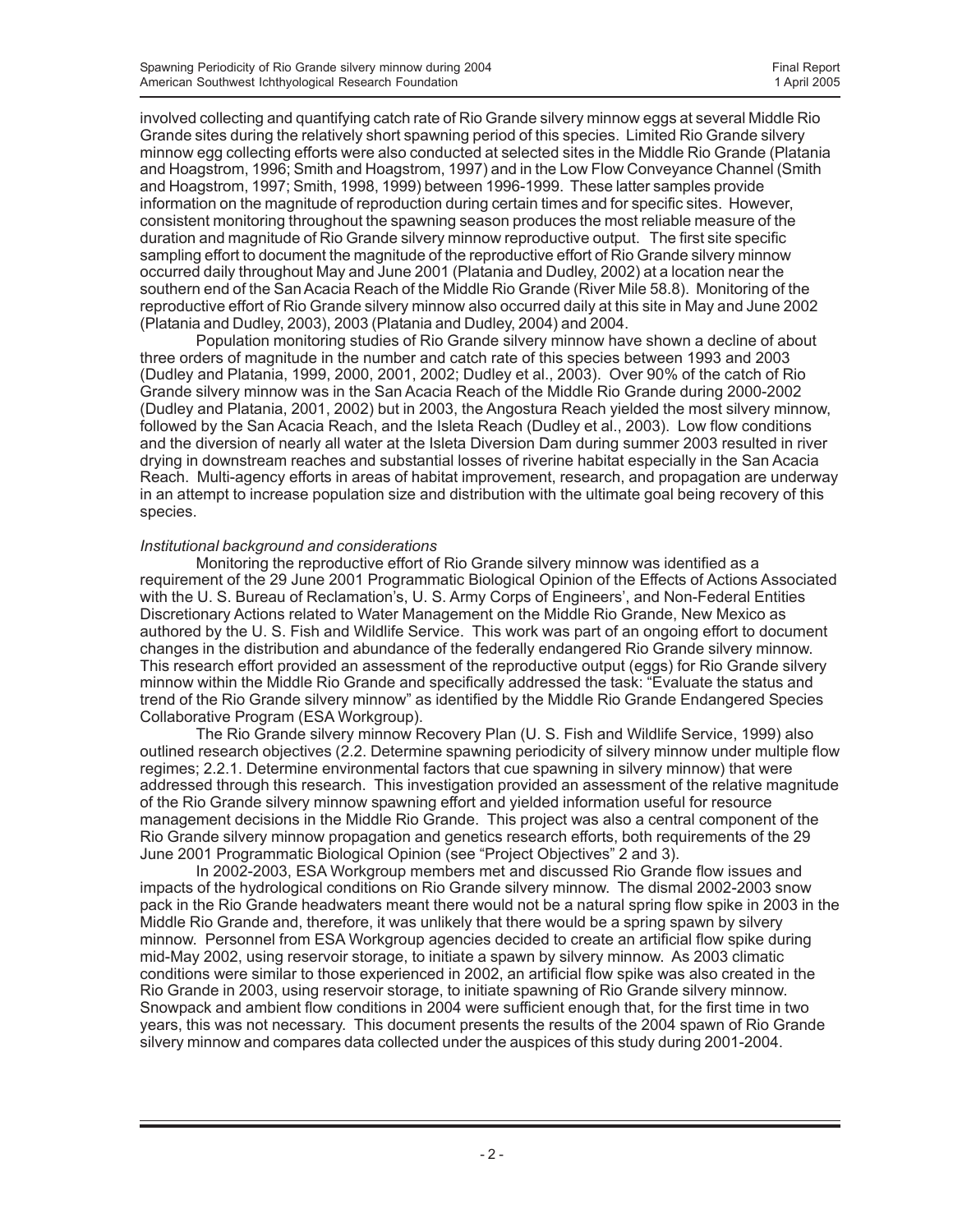#### **STUDY AREA**

The reproductive effort of Rio Grande silvery minnow has, in the past, been sporadically determined at selected collecting localities in the Angostura and Isleta reaches. In 2003 and 2004, our sampling efforts were restricted to the single San Acacia Reach collection location. The San Acacia Reach of the Middle Rio Grande is about 56 miles (91 km) long extending from the apron of San Acacia Diversion Dam to the head of Elephant Butte Reservoir. Sections of this reach are characterized by a wide river channel, braided flow, sand substrate, high suspended sediment load, and broad variety of aquatic mesohabitats. Conversely, some segments in this reach are relatively narrow and result in increased water velocity and decreased habitat heterogeneity. The 12 mile (19 km) reach of the Rio Grande downstream of San Marcial Railroad bridge crossing is confined to a channel that is about 50 m wide. Substrate in this segment of the river is predominately sand but braiding of the channel is uncommon except under conditions of relatively low flow.

In 2004, this study was restructured to monitor the spawning periodicity of Rio Grande silvery minnow in the Middle Rio Grande while securing eggs for the propagation facilities was assigned to others. Given the downstream drift of the eggs the location of the collecting activities was selected so as to maximize the potential number of eggs collected and potentially rescue eggs destined to drift into Elephant Butte Reservoir where, if hatched, larvae would be subjected to a wide array of nonnative predators. The Rio Grande silvery minnow egg collecting site was located about 10 miles (16 km) downstream of the San Marcial Railroad bridge crossing at River Mile 58.8 (UTM Zone 13: 3716150 Northing; 307846 Easting). This site was located near the downstream-most point in the San Acacia Reach (Figure 1). In addition to easy accessibility and favorable river conditions, (i.e., wide river channel, current being carried through a single river channel, gently sloped banks, moderate gradient) the only means of vehicle access to this site was gated and could be secured.

#### **MATERIALS AND METHODS**

The egg collecting device, developed specifically for the collection of large numbers of live and undamaged semibuoyant fish eggs (Moore Egg Collector; MEC), was the only sampling apparatus used in this project (Altenbach et al., 2000). Numerous modifications have been made to the collecting gear, since the original publication detailing the construction and operation of the MEC (Altenbach et al., 2000), that have resulted in increased effectiveness and efficiency of the MEC (i.e., greater catch rate per sampling period). Catch rate of Rio Grande silvery minnow eggs in the Middle Rio Grande was determined following the sampling protocol described in Altenbach et al. (2000). A mechanical flow-meter was attached to the MEC so that volume of water filtered could be calculated and catch rate per unit of water determined. The catch-per-unit-effort (CPUE) of drifting eggs was calculated as the total number of eggs collected  $\cdot$  volume of water sampled<sup>-1</sup>  $\cdot$  100 (i.e., N [eggs]  $\cdot$  m<sup>3</sup> water $1 \cdot 100$ ).

Sampling for Rio Grande silvery minnow eggs was conducted daily from 5 May through 4 July 2004. Previous studies (Platania and Dudley 2002a, 2002b, 2002c, 2004) demonstrated May and June as the primary period of silvery minnow reproductive activity. The normal sampling regime was comprised of three daily efforts (morning, noon, and evening), each of two-hour duration. Two MEC's were generally operated so as to increase the volume of water sampled per unit of time. Research personnel were constantly present at the sampling site from 4 May through 4 July 2004.

Volumetric determination of the number of Rio Grande silvery minnow eggs collected, as employed in 2001, lacked the rigor necessary for effective evaluation of the relative level of spawning by this species. Minor changes initiated in the 2002 sampling protocol were instituted to increase the amount and utility of the information acquired from this research activity. The result was that the two principal 2002 project objectives, determining the reproductive output of Rio Grande silvery minnow and obtaining eggs for use in Rio Grande silvery minnow propagation activities, were accomplished through slightly different sampling protocols. The aforementioned differences in egg catch rate determination between 2001 and 2002-2003 preclude use of 2001 data for quantitative or statistical comparison with 2002-2004 data. There have not been changes in the method for quantitative determination of egg catch rate between 2002 and 2004.

Rio Grande silvery minnow egg CPUE values are (in part) dependent on flow conditions thereby precluding unadjusted between year comparison of catch rates (e.g., higher flow volume will result in lower CPUE assuming number of eggs in water column remains constant). To account for these differences, catch rate was standardized (CPUE\_S) to CPUE (N [eggs]/m<sup>3</sup>) based on flow in 2002.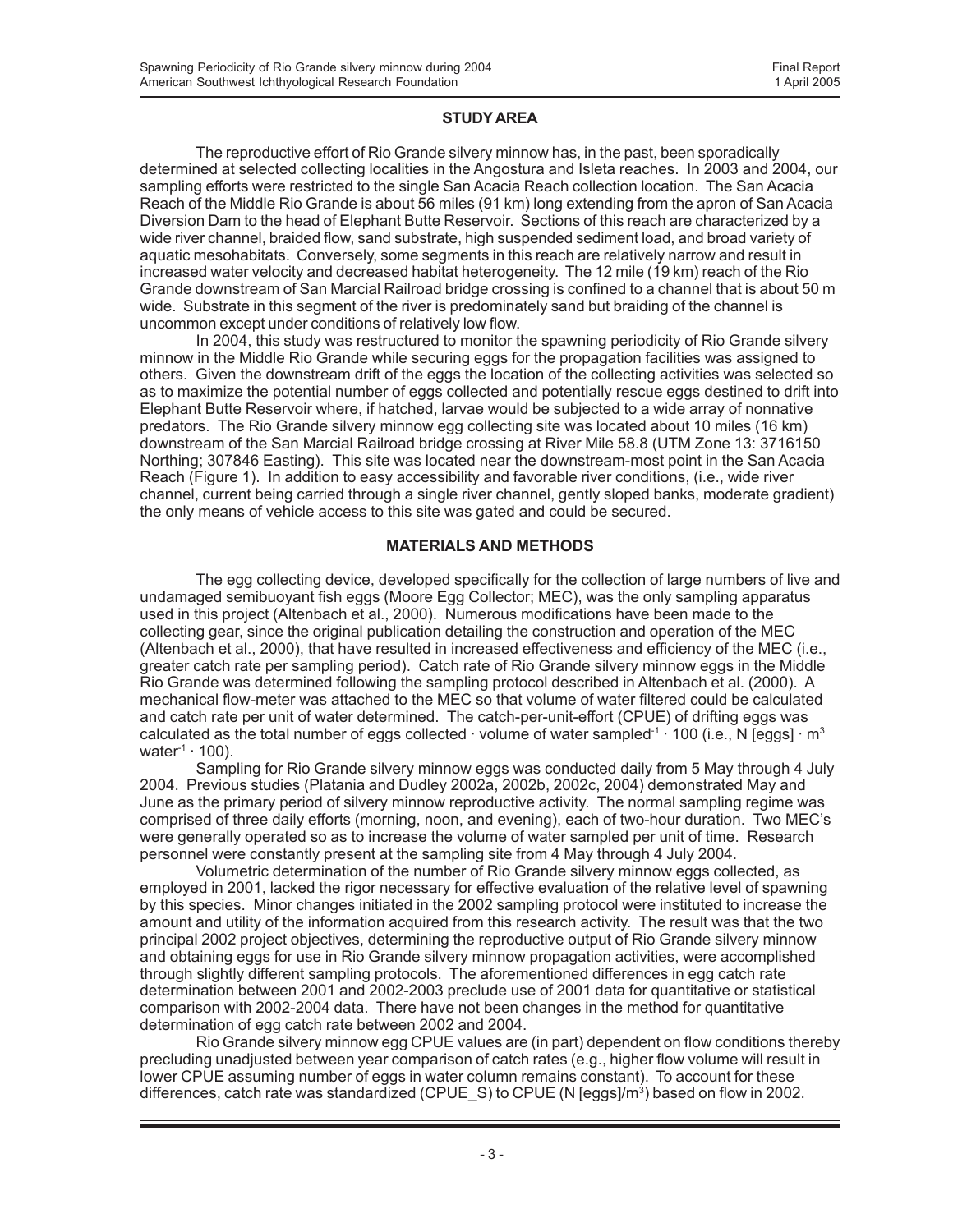

Figure 1. Map of the Middle Rio Grande, New Mexico, and the study site location.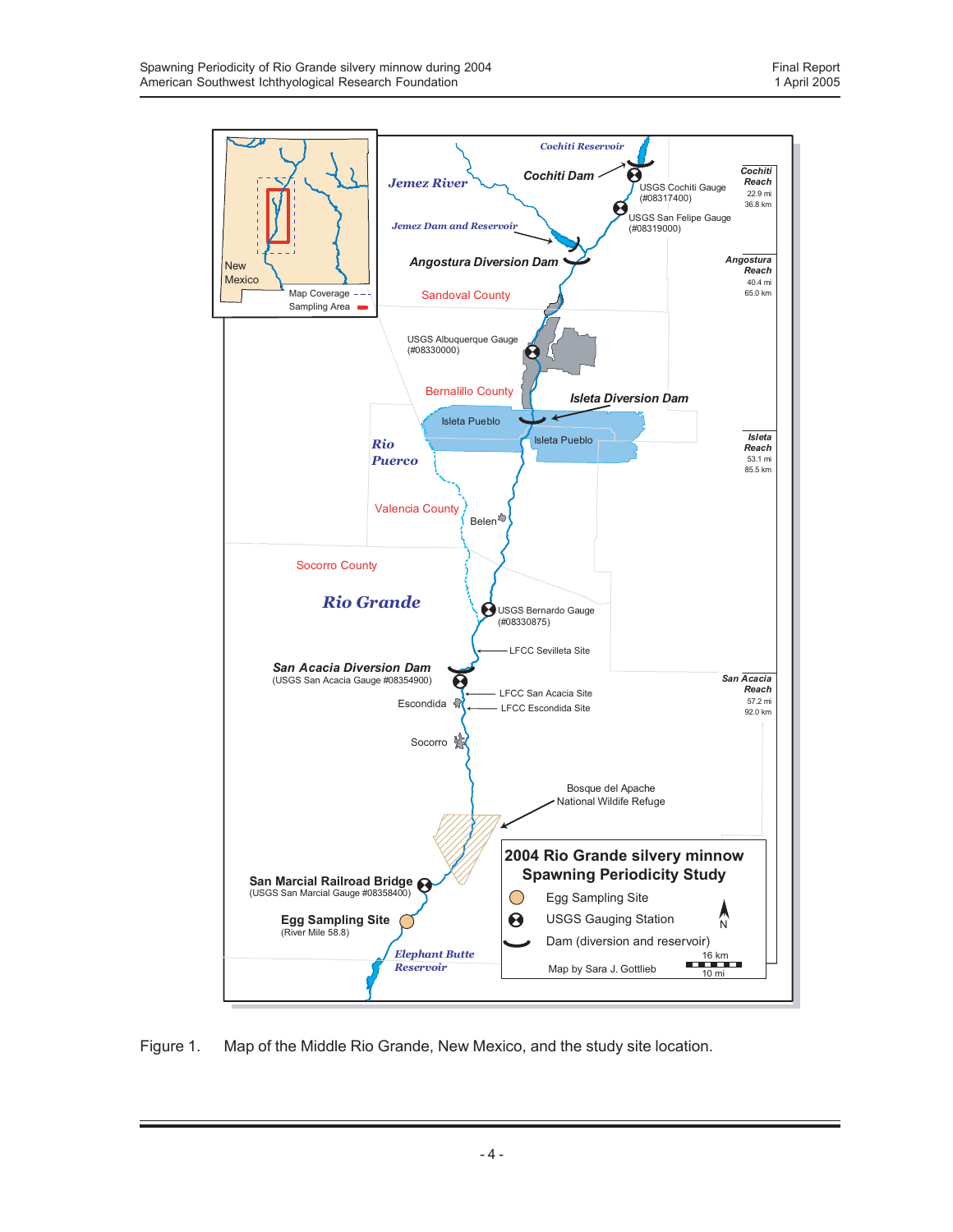Mean daily discharge (MDD) during the peak of the spawning period during 2002 (May 17-20) was 282.75 ft $^3$ /s (7.92 m $^3$ /s) compared with 265.67 ft $^3$ /s (7.44 m $^3$ /s) during 2003 (May 19-21). The CPUE values during 2002-2003 were standardized using the formula:  $\mathsf{CPUE}\_$ S =  $\mathsf{CPUE}\cdot$  (MDD/7.92 m $^3$ /s). The resulting values of the constant (MDD/7.92  $m<sup>3</sup>/s$ ) were 1.00 in 2002 and 0.94 in 2003.

The CPUE S values were compared between years to determine general differences in spawning magnitude. Overall annual spawning magnitude was calculated by determining the area under a graph of CPUE (y-axis) by time (x-axis). Detailed data (i.e., hourly) during peak spawning events allow more accurate determination of changes in spawning magnitude over relatively short time periods. The Kolomogorov-Smirnov goodness of fit test was used to detect significant inter-annual differences in catch rate distributions during peak spawning events. Differences in inter-annual spawning magnitude based on mean catch rates, and standardized for flow magnitude, was assessed using a linear regression model (Sokal and Rohlf, 1995).

Shape of the time-series distribution of egg catch rates between years (2002-2003) was compared using a Kolomogorov-Smirnov goodness of fit test (=K-S analysis). This statistical procedure compares percent differences (D) in cumulative frequency of the independent variable between two distributions. Large differences between distributions (e.g., differences in location, dispersion, skewness) produce a significant difference based on the calculated value of D. This procedure was used because there was reason to suspect differences between sampling years. Linear regression analysis utilized catch rate as the dependent variable and year as the independent variable. The rigor of these comparisons was somewhat limited as Rio Grande silvery minnow reproductive effort monitoring data comprise four years; only two (2002-2003) of which can be used for comparative purposes (lack of catch data in 2004). The statistical strength of comparisons performed through linear regression analysis will increase annually given that the sample size (i.e., number of eggs taken) is sufficient.

Water temperature was recorded by two temperature logging devices deployed at the study site on 25 April 2004 and programmed to record hourly water temperature. The second temperature logger was redundant and deployed to compensate in the case of the potential loss of data due to electronic failure in the primary unit. Both data loggers were retrieved on 14 July 2004 and information downloaded. Hourly water temperature data from the primary temperature logger were synthesized and are presented in this report as mean, minimum, and maximum daily water temperatures. Mean daily discharge data for this study for 2004 were acquired from the U.S. Geological Survey river gauge at the San Marcial Railroad Bridge crossing over the Rio Grande (USGS Gauge 08358400) and are presented in cubic feet per second (cfs) and as 2004 water year and calendar year (Figure 2).

### **RESULTS**

### *Hydrology during 2004*

There was a large difference in flow in the Middle Rio Grande in 2004 as compared to 2001- 2003 (Figures 3 and 4). The severe drought that enveloped the region since 2000 was somewhat interrupted in 2004 due to a moderate snowpack and wetter than normal April. These precipitation events helped but did not replenish the already diminished water reserves in upstream reservoirs. The presence of more normal spring runoff in 2004 did alleviate the need for an artificial flow spike (to stimulate spawning in Rio Grande silvery minnow) as done in 2002 and 2003.

Mean daily discharge in the Rio Grande at San Marcial (USGS Gauge 08358400) remained <500 cfs for 78% of the calendar year (n=287 days). All 2004 flow events >1,000 cfs (n=31 days) were recorded in either April or May. These high flows were comprised of two principal "large" (i.e., relative term) flow events in the Middle Rio Grande during 2004.

The first event (mean daily discharge >1,000 cfs) had a duration of 17 days, occurred from 4 April through 20 April 2004, produced flows ranging between 1,030 and 2,810 cfs (mean= 2,045 cfs), yielded the highest 2004 San Marcial mean daily discharge (2,780 cfs; 8 April 2004), and occurred prior to the initiation of 2004 Rio Grande silvery minnow egg sampling. During this event, there was little difference in peak flows between Albuquerque (2,000-2,700 cfs) and Bernardo (2,000-2,600 cfs) but a marked difference in maximum discharge between Bernardo and San Acacia (2,700-3,600 cfs). Differences in peak flow between San Acacia and San Marcial (2,400-2,800 cfs) during this same period were also relatively minor (Figure 5). This discharge pattern suggests a considerable contribution of flow to the Rio Grande from the Rio Salado or Rio Puerco.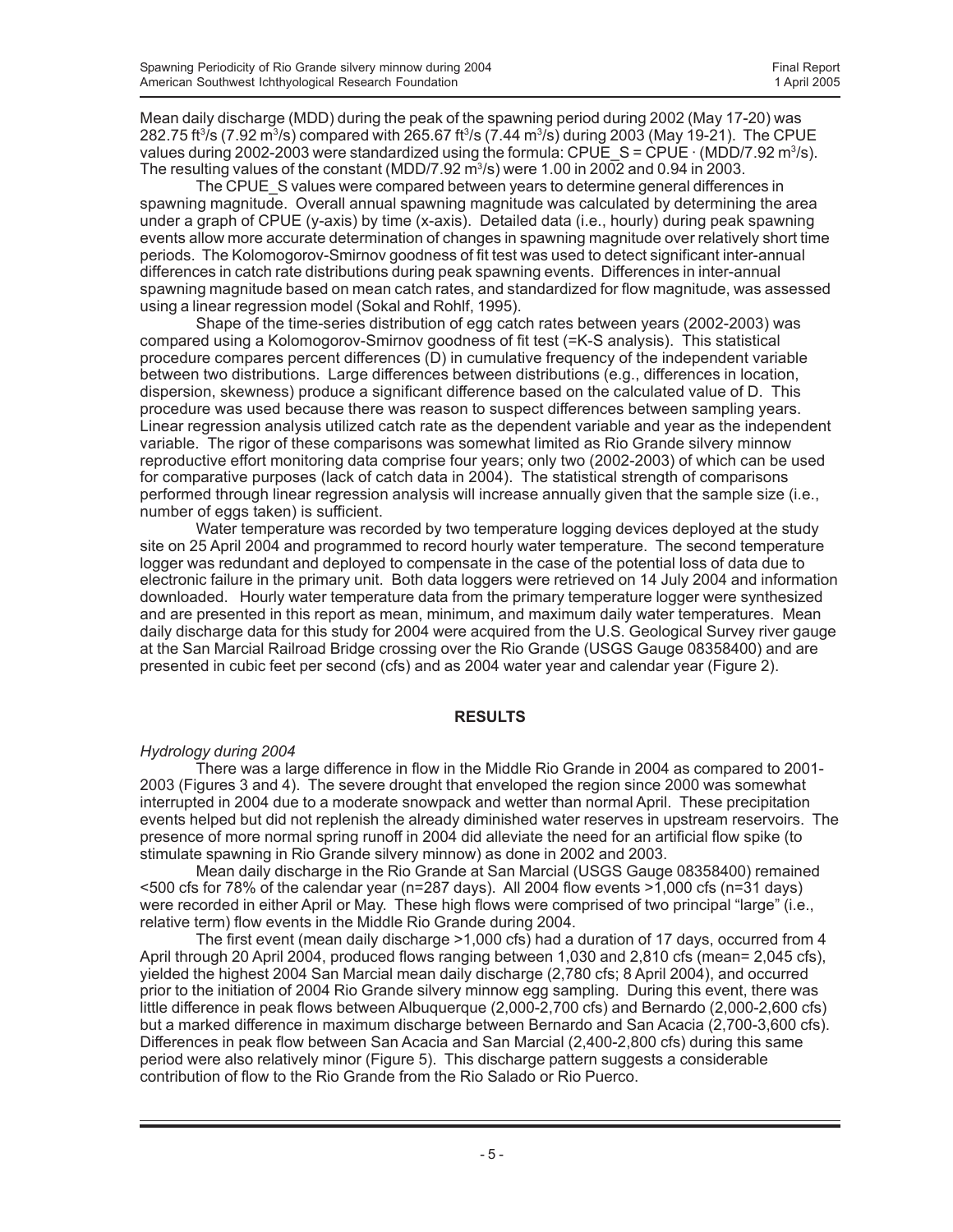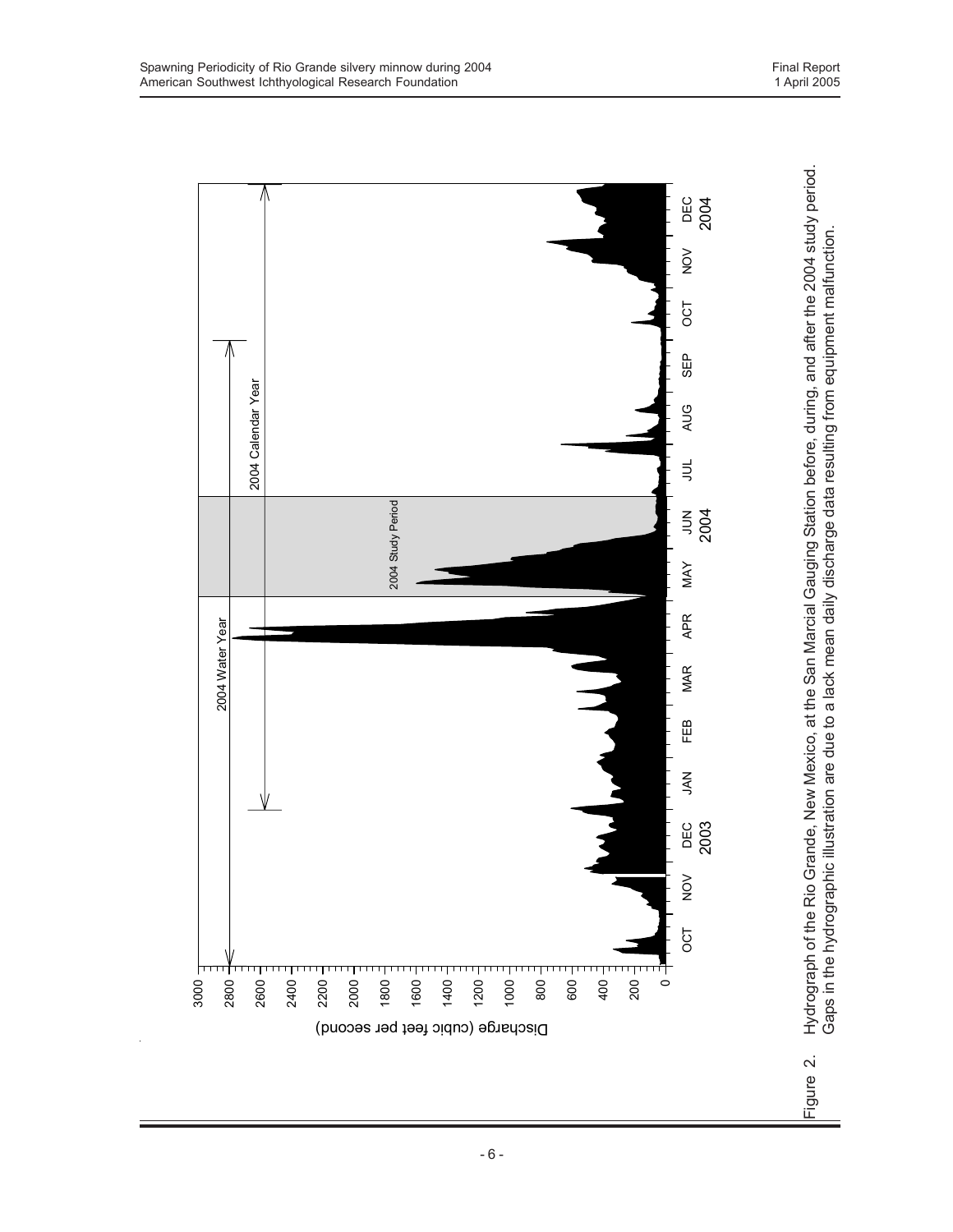

Figure 3. Annual hydrographs of the Rio Grande, New Mexico, at San Marcial before, during, and after the 2001-03 Rio Grande silvery minnow spawning periodicity study periods. Crosshatching indicates annual study periods.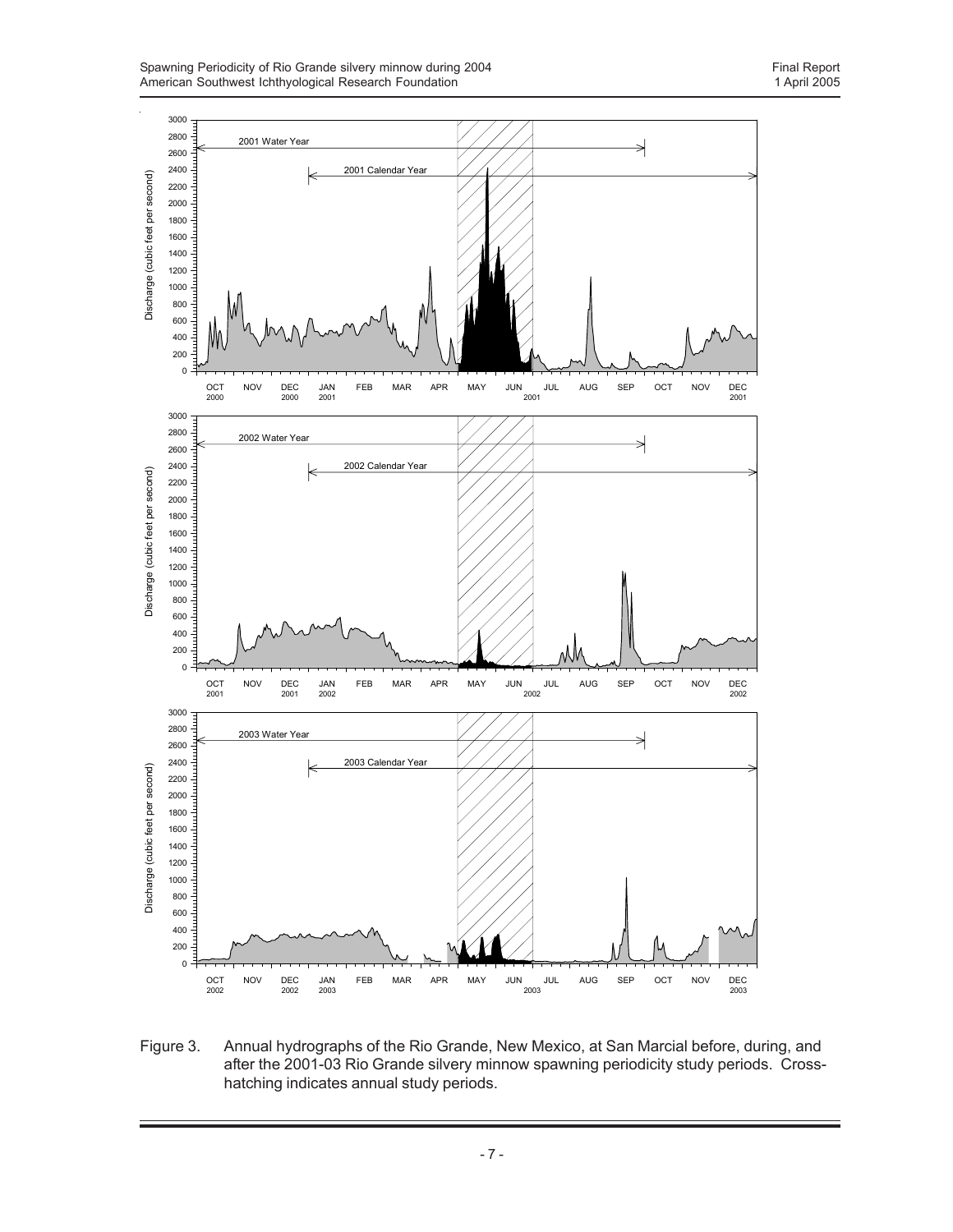

Figure 4. Annual hydrographs of the Rio Grande, New Mexico, at San Marcial before, during, and after the 2003-04 Rio Grande silvery minnow reproductive monitoring study periods. Cross-hatching indicates annual study periods. (2003 repeated from previous Figure for comparison).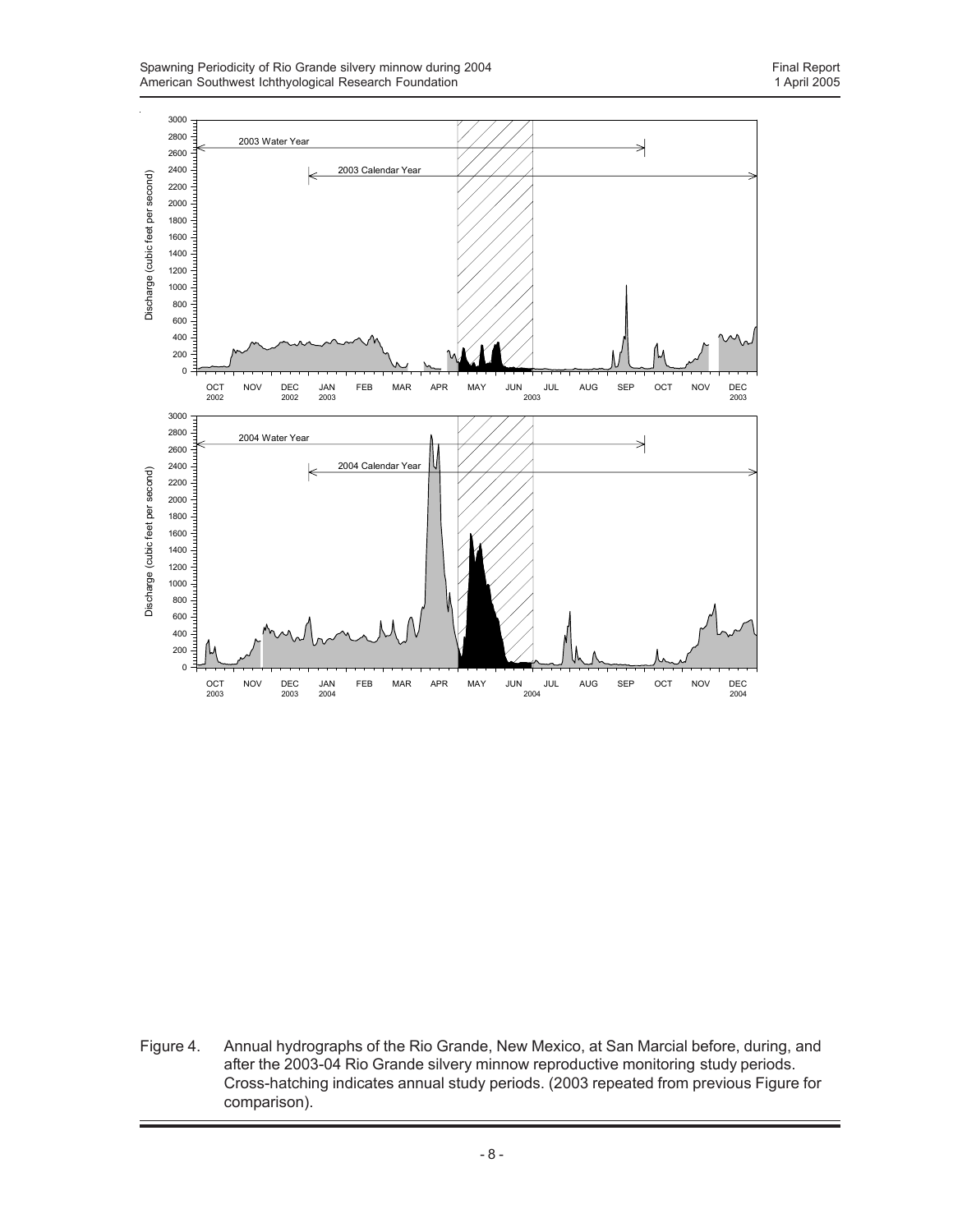

Figure 5. Rio Grande discharge from March through August 2003 and 2004 at seven U. S. Geological Survey Gauge Stations (see Figure 1). The Otowi Bridge gauge site is about 25.5 river miles upstream of Cochiti Dam, not covered with the area of Figure 1, and provided for reference. Discharge data are provisional and subject to change.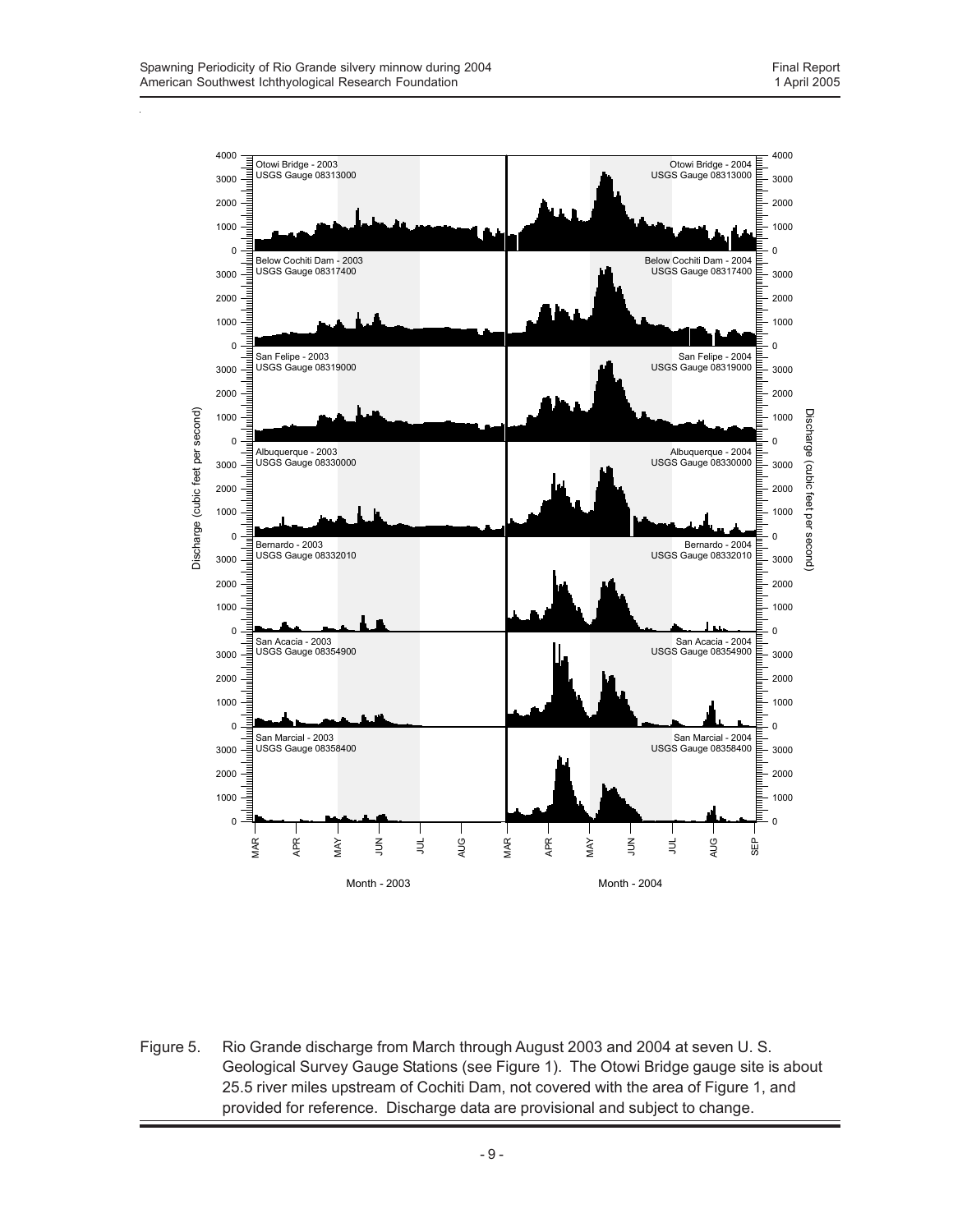The second large 2004 flow event occurred from 9 May through 22 May 2004 (n=14 days) with mean daily discharge at San Marcial ranging between 1,030 and 1,600 cfs (mean= 1,328 cfs). The longitudinal pattern of discharge from this flow event was typical of that of snowpack runoff as there was a gradual and relatively consistent downstream reduction of water volume in the river between gauging stations. The interesting paradox of the two high flow events was that while the 4-20 April flow was the smaller of the two in the Cochiti and Albuquerque reaches, it increased in magnitude downstream and produced the largest 2004 flow in the San Acacia Reach. Conversely, the 9-22 May flow was the larger of the two events and resulted in the highest 2004 flows in the Cochiti and Albuquerque reaches and lowest in the San Acacia Reach (Figure 6).

### *Rio Grande silvery minnow egg collections*

A total of 95,682  $\mathrm{m}^3$  of water was sampled during the 61-day duration of this 2004 project but yielded only five Rio Grande silvery minnow eggs. Mean daily catch rates on dates that eggs were collected ranged from 0.08 to 0.22 eggs/100  $\text{m}^3$  of water sampled with the mean daily cumulative catch rate on these dates being  $0.06$  eggs/100  $m<sup>3</sup>$  of water sampled.

Rio Grande silvery minnow eggs were collected in three separate samples during 2004. The first eggs were collected on 7 May 2004 at 1500 h while mean daily discharge in the river was about 498 cfs (Table 1). That sample produced two Rio Grande silvery minnow eggs in the 917  $\mathrm{m}^{\mathrm{3}}$  of water filtered during the specific effort. On 9 May 2004, a single Rio Grande silvery minnow egg was taken during the morning sampling effort (0745-0945 h) in the 1,196 m<sup>3</sup> of water filtered. Mean daily discharge in the river on 9 May 2004 was 1,030 cfs or over twice that recorded on 7 May 2004 (date of first egg collection). The final Rio Grande silvery minnow eggs taken during this 2004 project were collected between 1530-1730 h on 11 May. Two eggs were present in the 912  $\text{m}^3$  of water filtered. Mean daily discharge on 11 May 2004 had risen to 1,560 cfs. No additional Rio Grande silvery minnow eggs were collected in the 79,143  $\text{m}^3$  of water filtered during the subsequent 54 days of the 2004 study. The volume of water sampled from 12 May 2004 through 4 July 2004 was almost twice (1.8 times) that sampled during the entire 2003 Rio Grande silvery minnow egg sampling effort.

#### *Water temperature*

Mean daily water temperature at the study site rose steadily from 15.0°C on 1 May to 21.7°C on 7 May 2004 during which time flow had increased from 187 to 498 cfs (Figure 7). From 8 May through 27 May 2004 mean daily discharge in the river was between 860 and 760 cfs while mean daily water temperature ranged from 18.2°C to 22.1°C. A gradual rise in water temperature occurred concurrent with the decline in the May flow spike. Mean daily flow declined from 759 cfs on 28 May to 100 cfs on 8 June and remained <100 cfs for the remainder of this study. During this time (28 May through 8 June 2004), mean daily water temperature rose from 19.8°C to 25.4°C and remained between 22.0°C and 25.5°C throughout the study.

More important and informative than the mean daily water temperatures were maximum daily water temperatures. Maximum daily water temperatures at the study site ranged from 18.1°C (26 May 2004) to 32.0°C (1 July 2004). Water temperatures in excess of 30°C were recorded at the study site on 11 dates in 2004 (13 June- 2 July 2004) compared with 10 days during the study period in 2003, and 29 days in 2002. After the May 2004 flow spike, maximum daily water temperature was never <25°C, and <27°C on only three days. For the remainder of the study period (5 June-4 July), maximum daily water temperature was generally (83%; n=25 days) between 28-32°C.

#### *Additional 2004 Rio Grande silvery minnow spawning periodicity studies (Low Flow Conveyance Channel)*

From 26 April 2004 through 31 May 2004, sampling in the Rio Grande for silvery minnow eggs was conducted daily (ca. 2 h/day/site) at three sites between the southern boundary of the Sevilleta National Wildlife Refuge and Escondida as part of a study related to the Low Flow Conveyance Channel. The Sevilleta Site was located in the Isleta Reach of the river, about 1 mi upstream of San Acacia Diversion Dam, while the other two sites were in the San Acacia Reach within 10 miles of the dam. The information that follows are presented in Platania and Dudley (2005).

The cumulative volume of water sampled at these three Rio Grande sites was about 51,842  $m<sup>3</sup>$ (42 acre-feet). There was a gradual decline, from upstream to downstream, in the total volume of water filtered per sampling site (Table 2). Fourteen Rio Grande silvery minnow eggs were collected at these sites during the sampling effort. In contrast to the volume of water sampled, the number of eggs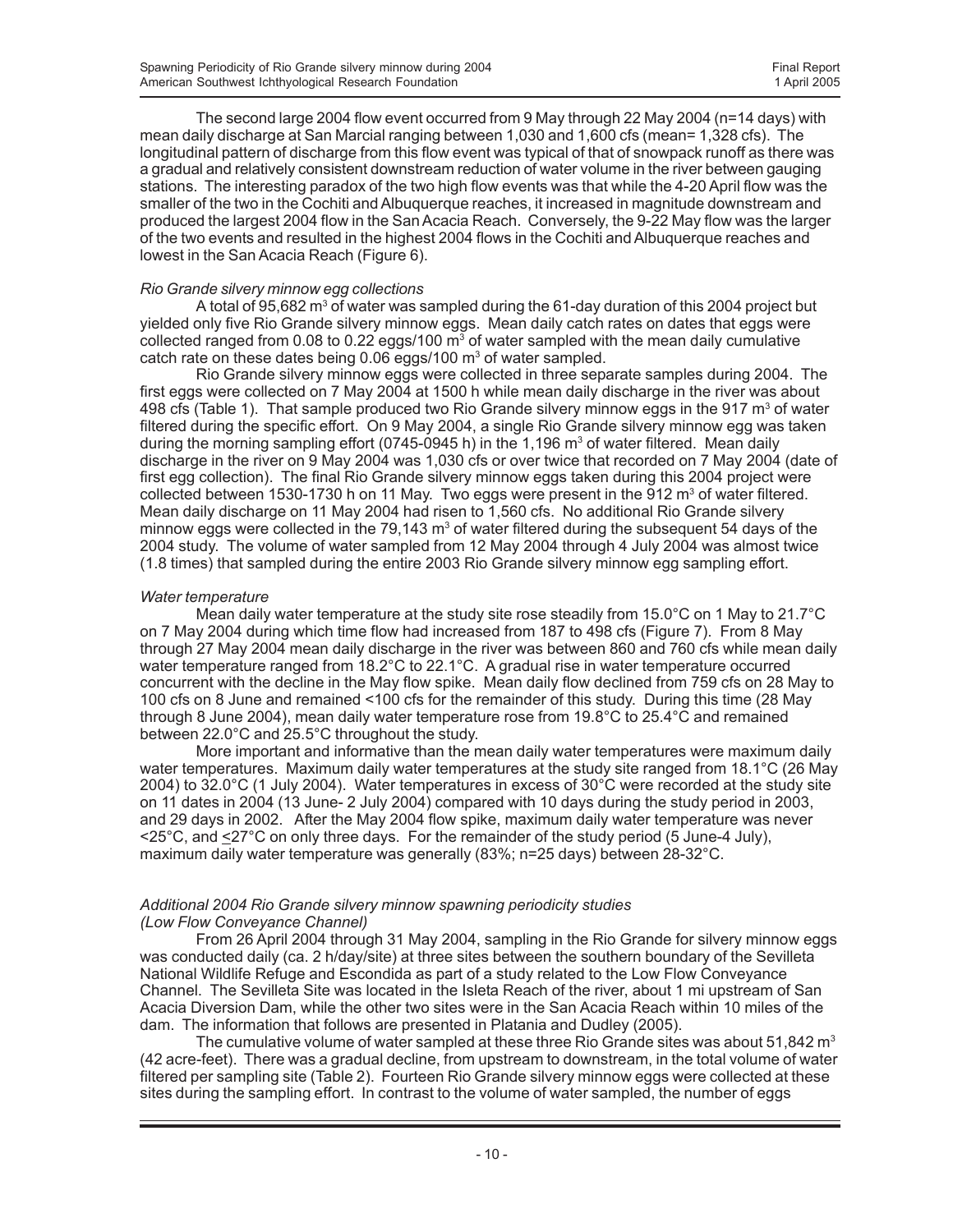

Figure 6. April-June 2004 hydrographs (dark gray) of the Rio Grande, New Mexico, at Cochiti Dam, San Acacia, and San Marcial. The 2004 study period is highlighted in light gray.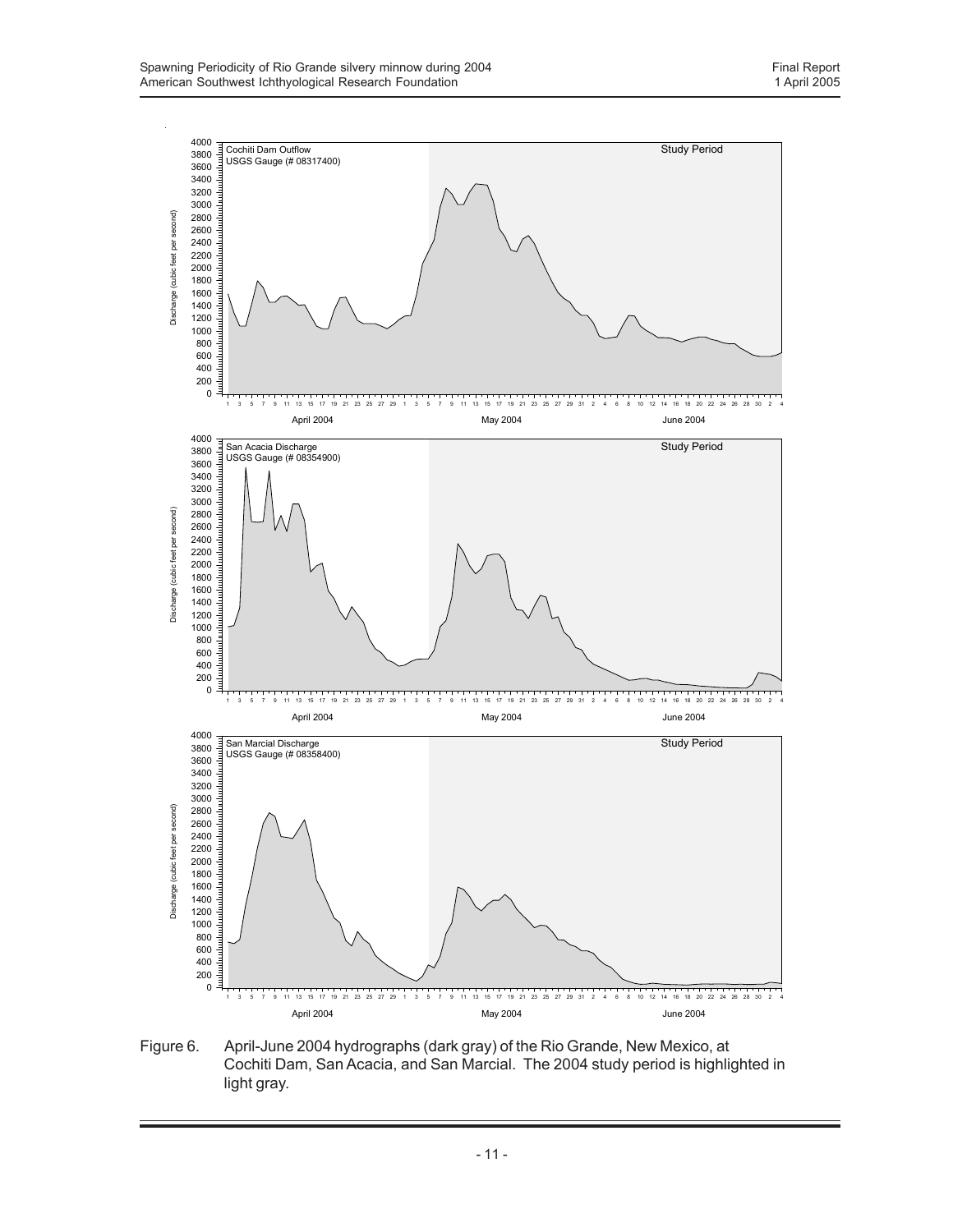Table 1. Summary of sampling effort for Rio Grande silvery minnow eggs during the 2004 spawning periodicity study. Mean daily discharge data from the USGS San Marcial Gauging Station (# 08358400).

| <b>SAMPLING INFORMATION</b><br>DATE | <b>DATES</b><br><b>AND</b><br><b>TIMES</b><br><b>E</b> GGS<br><b>COLLECTED</b> | <b>NUMBER</b><br>OF<br><b>E</b> GGS<br>(PER<br>SAMPLE) | EGG<br><b>CATCH</b><br>RATE <sup>1</sup><br>(PER<br>SAMPLE) | <b>VOLUME</b><br>OF WATER<br><b>SAMPLED</b><br>$(M^3)$ | <b>MEAN</b><br><b>DAILY RIO</b><br><b>GRANDE</b><br><b>DISCHARGE</b><br>(PER DATE) | <b>MEAN</b><br><b>DAILY RIO</b><br><b>GRANDE</b><br><b>DISCHARGE</b><br>$(\pm 1 \text{ Dav})$ |
|-------------------------------------|--------------------------------------------------------------------------------|--------------------------------------------------------|-------------------------------------------------------------|--------------------------------------------------------|------------------------------------------------------------------------------------|-----------------------------------------------------------------------------------------------|
|                                     |                                                                                |                                                        |                                                             |                                                        |                                                                                    |                                                                                               |
| CORRAL SITE:<br>07 MAY 04           | 0730-0930                                                                      | $\Omega$                                               | 0.00                                                        | 766                                                    | 498                                                                                | 318-861                                                                                       |
| CORRAL SITE:<br>07 MAY 04           | 1230-1430                                                                      | $\Omega$                                               | 0.00                                                        | 644                                                    |                                                                                    |                                                                                               |
| CORRAL SITE:<br>07 MAY 04           | 1500-1700                                                                      | 2                                                      | 0.22                                                        | 917                                                    |                                                                                    |                                                                                               |
| CORRAL SITE:<br>09 MAY 04           | 0745-0945                                                                      | 1                                                      | 0.08                                                        | 1,196                                                  | 1,030                                                                              | 861-1,600                                                                                     |
| CORRAL SITE:<br>09 MAY 04           | 1210-1410                                                                      | $\mathbf 0$                                            | 0.00                                                        | 1,259                                                  |                                                                                    |                                                                                               |
| CORRAL SITE:<br>09 MAY 04           | 1530-1730                                                                      | $\Omega$                                               | 0.00                                                        | 1,240                                                  |                                                                                    |                                                                                               |
| CORRAL SITE:<br>11 MAY 04           | 0830-1030                                                                      | $\mathbf 0$                                            | 0.00                                                        | 546                                                    | 1,560                                                                              | 1,600-1,450                                                                                   |
| CORRAL SITE:<br>11 MAY 04           | 1200-1400                                                                      | $\mathbf 0$                                            | 0.00                                                        | 970                                                    |                                                                                    |                                                                                               |
| CORRAL SITE:<br>11 MAY 04           | 1530-1730                                                                      | 2                                                      | 0.22                                                        | 912                                                    |                                                                                    |                                                                                               |
|                                     |                                                                                |                                                        |                                                             |                                                        |                                                                                    |                                                                                               |

<sup>1</sup>  $=$  Value based on number of Rio Grande silvery minnow eggs collected per 100 m<sup>3</sup> of water sampled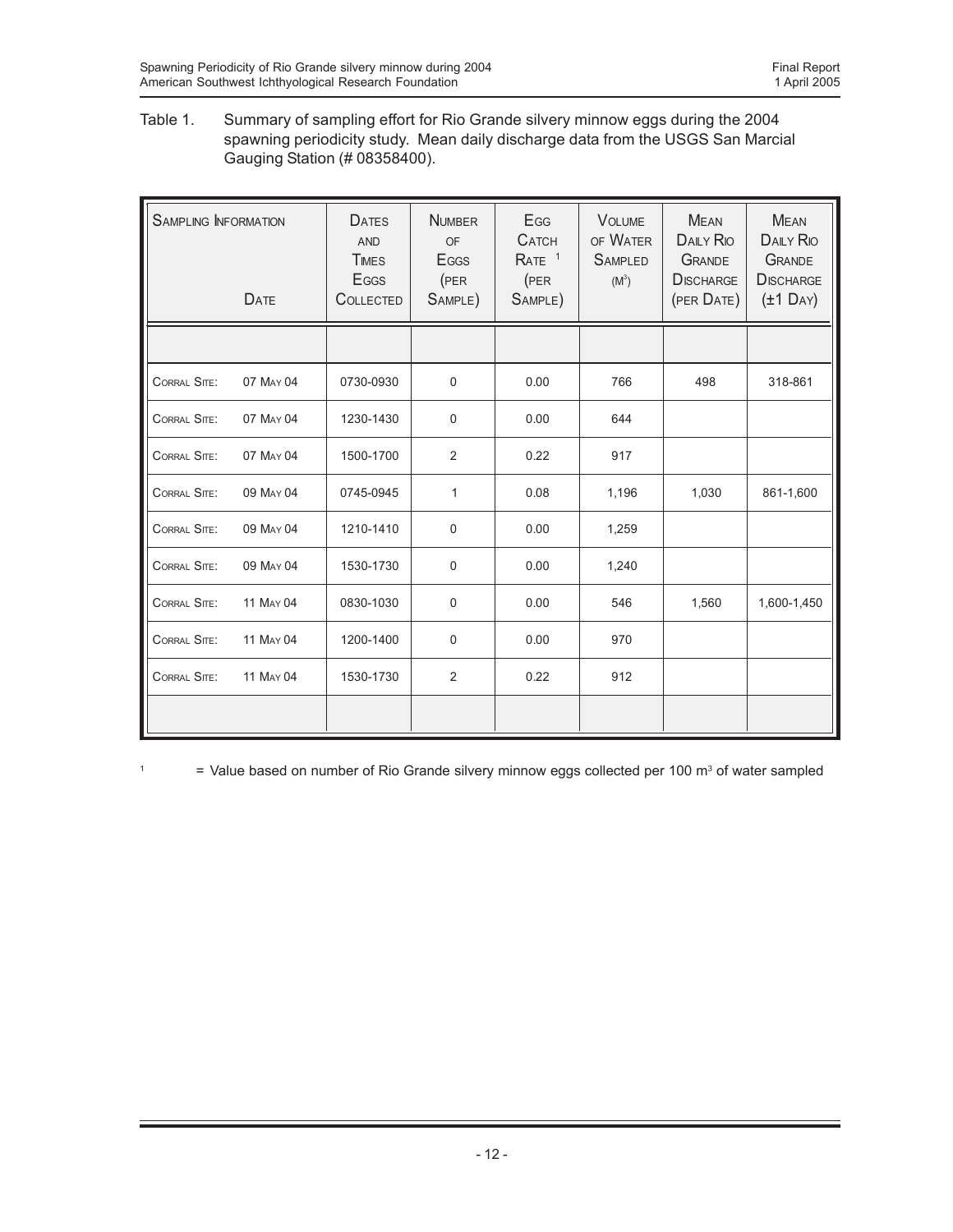

Figure 7. Daily water temperatures (mean, minimum, and maximum) at the 2004 Rio Grande silvery minnow spawning periodicity sampling site (1 May 2004 - 4 July 2004). Approximate mean daily discharge in the Rio Grande at San Marcial is highlighted in light gray.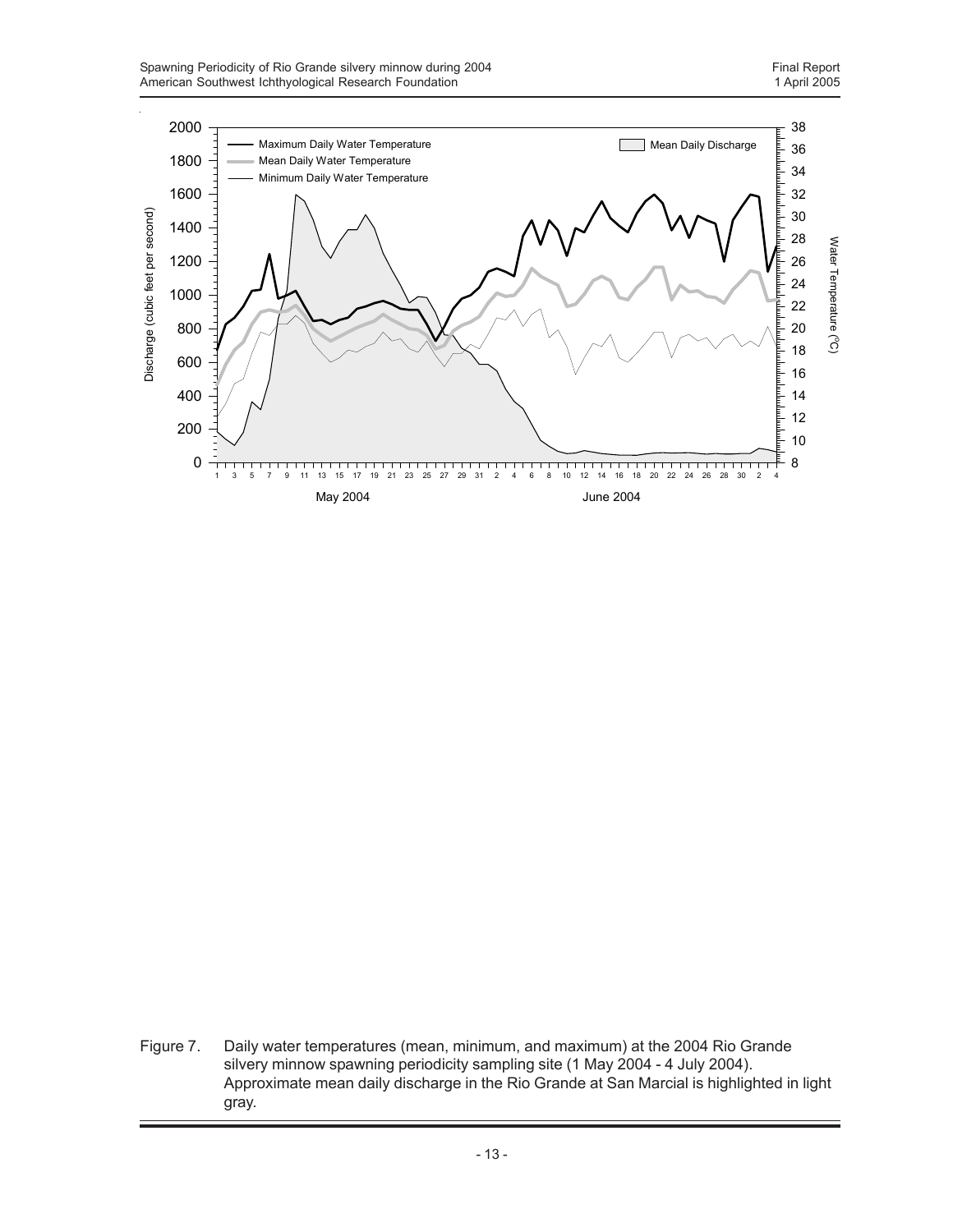## Table 2. Summary of 2004 mainstem Rio Grande sampling effort for Rio Grande silvery minnow eggs by site.

| <b>SAMPLING INFORMATION</b><br>$S$ ITE<br>SYSTEM: |                          | <b>NUMBER</b><br><b>OF</b><br>Eggs | EGG<br><b>CATCH</b><br>RATE <sup>1</sup> | <b>VOLUME</b><br><b>OF</b><br><b>WATER</b><br><b>SAMPLED</b><br>$(M^3)$ | <b>NUMBER</b><br><b>OF</b><br>DAYS<br><b>SAMPLED</b> | <b>DATES</b><br><b>SAMPLED</b><br><b>START</b> | <b>DATES</b><br><b>SAMPLED</b><br><b>STOP</b> |
|---------------------------------------------------|--------------------------|------------------------------------|------------------------------------------|-------------------------------------------------------------------------|------------------------------------------------------|------------------------------------------------|-----------------------------------------------|
|                                                   |                          |                                    |                                          |                                                                         |                                                      |                                                |                                               |
|                                                   |                          |                                    |                                          |                                                                         |                                                      |                                                |                                               |
| RIO GRANDE:                                       | 2<br><b>SEVILLETA</b>    | 1                                  | 0.0048                                   | 20,761                                                                  | 36                                                   | <b>26 APRIL 04</b>                             | 31 MAY 04                                     |
| RIO GRANDE:                                       | SAN ACACIA <sup>2</sup>  | 5                                  | 0.0303                                   | 16,522                                                                  | 36                                                   | <b>26 APRIL 04</b>                             | 31 MAY 04                                     |
| RIO GRANDE:                                       | ESCONDIDA <sup>2</sup>   | 8                                  | 0.0549                                   | 14,560                                                                  | 36                                                   | <b>26 APRIL 04</b>                             | 31 MAY 04                                     |
| RIO GRANDE:                                       | CORRAL SITE <sup>3</sup> | 5                                  | 0.0592                                   | 95,682                                                                  | 61                                                   | 05 MAY 04                                      | 04 JULY 04                                    |
| <b>TOTAL:</b>                                     | <b>RIO GRANDE</b>        | 19                                 | 0.0129                                   | 147,525                                                                 |                                                      |                                                |                                               |
|                                                   |                          |                                    |                                          |                                                                         |                                                      |                                                |                                               |

<sup>1</sup>  $=$  Value based on number of Rio Grande silvery minnow eggs collected per 100 m<sup>3</sup> of water sampled

<sup>2</sup> = Rio Grande silvery minnow egg collection sites for the 2004 Low Flow Conveyance Channel project<br>  $=$  Rio Grande silvery minnow egg collection site for the 2004 spawning periodicity study

= Rio Grande silvery minnow egg collection site for the 2004 spawning periodicity study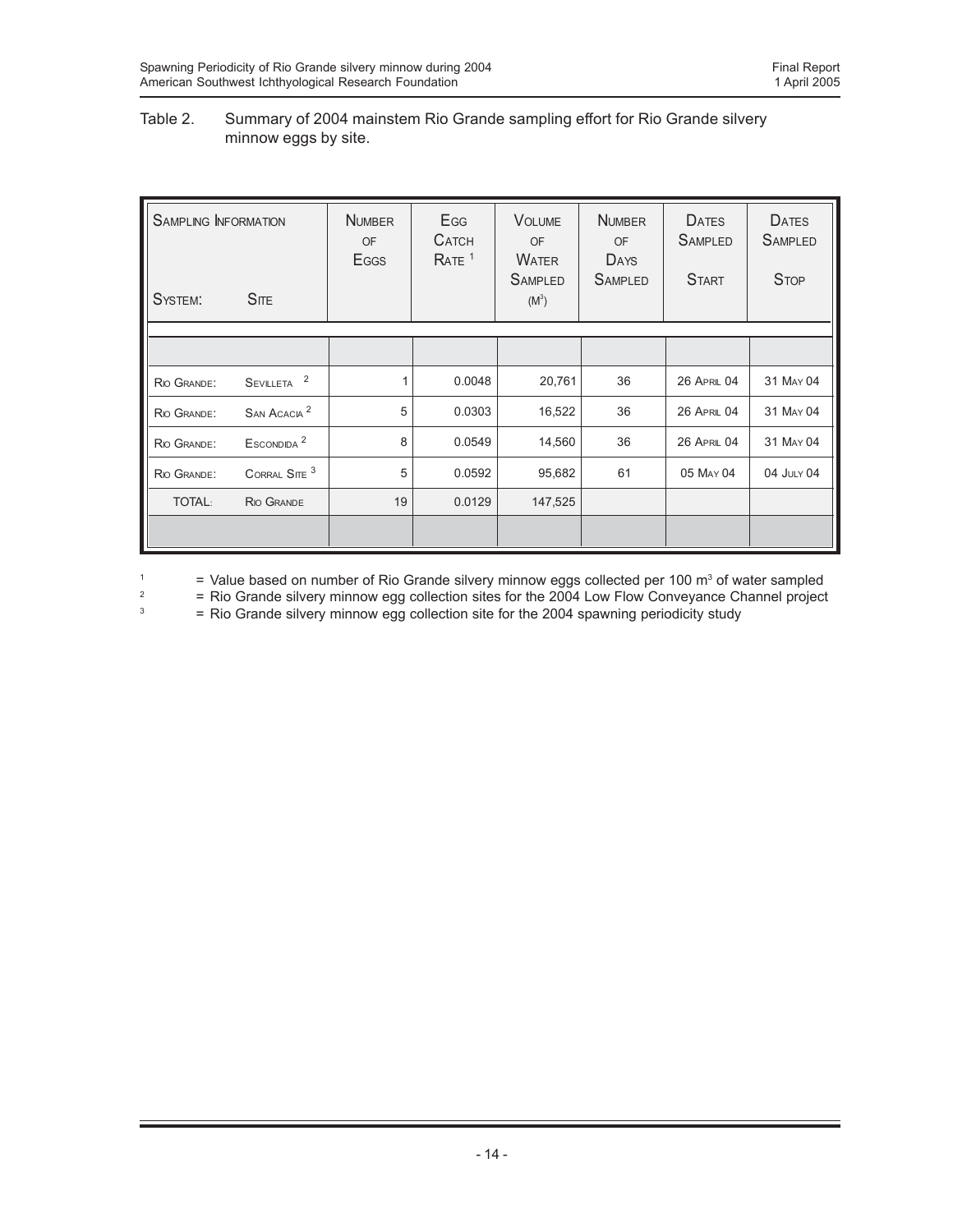collected (albeit small) exhibited a gradual increase from upstream to downstream. The Sevilleta Site yielded a single Rio Grande silvery minnow egg while the Escondida Site produced eight eggs. The 7 May 2004 sampling effort produced 79% (n=11) of the cumulative egg catch and 100% of the Sevilleta and San Acacia site 2004 egg sample. The remainder of Rio Grande silvery minnow eggs collected during this study were taken on 9 May 2004 (n=2) and 12 May 2004 (n=1) at the Escondida Site.

Rio Grande silvery minnow eggs were collected at each of the three Rio Grande sites on 7 May 2004 with catch rates ranging from 0.21 to 0.72 eggs per 100  $\text{m}^3$  of water sampled (Table 3). Eleven of the 14 eggs (79%) collected in the Rio Grande during this study were taken on 7 May 2004 with 10 eggs taken downstream of San Acacia Diversion Dam. Five eggs were collected (on 7 May 2004) at both the Escondida and San Acacia sites despite that about 32% less water was sampled at Escondida versus San Acacia. The largest volume of water sampled on 7 May 2004 was at the San Acacia Site (1,020 m<sup>3</sup>) while the smallest was at the Sevilleta Site (467 m<sup>3</sup>).

The 7 May 2004 sampling effort was the only one that yielded Rio Grande silvery minnow eggs at either the Sevilleta or San Acacia sites. Conversely, eggs were collected at the Escondida Site (in addition to 7 May) on 9 and 12 May 2004. The two Rio Grande silvery minnow eggs taken at Escondida on 9 May 2004 resulted in a catch rate of 0.27 eggs per 100  $\text{m}^3$  of water sampled (744  $\text{m}^3$ ) while the single egg taken on 12 May 2004 yielded a catch rate of 0.21 eggs per 100 m<sup>3</sup>. The cumulative catch rate of Rio Grande silvery minnow eggs at the Escondida Site during the three dates that eggs were taken was 0.41 eggs per 100 m<sup>3</sup>. Overall (i.e., all dates sampled) catch rates of eggs in the Rio Grande resulted in catch rates ranging from 0.055 eggs per 100 m<sup>3</sup> at Escondida to 0.005 eggs per 100 m $3$  at Sevilleta.

### **COMPARISON OF 2001-2004 RESULTS**

The marked decline in catch of Rio Grande silvery minnow eggs observed in the annual (2004) spawning periodicity study was expected given the continued reduction in population levels of this species. In their report of 2003 Rio Grande silvery minnow spawning periodicity, Platania and Dudley (2004) stated:

"Given the extremely low numbers of adult silvery minnow present in pre-spawning 2003 samples, it is not surprising that the catch rate of Rio Grande silvery minnow was markedly lower in 2003 than during any of the previous egg collection activities. The relatively meager catch of eggs during 2003 further highlights the dismal status of this fish and brings into question its likelihood of survival in the wild. The declining trend of Rio Grande silvery minnow documented by both population and reproductive monitoring suggest that the 2004 catch of eggs will be even less than that of 2003. If 2004 spring flow conditions in the Middle Rio Grande return to a more normal level, the increased volume of water will likely translate to reduced catch rate due to dilution of the concentration of eggs. Under the aforementioned scenario, the catch rate of eggs during peak spawning would likely be one-two levels of magnitude lower than recorded in 2003."

The 2004 Rio Grande silvery minnow population monitoring efforts continued to document the decline of this species in the Middle Rio Grande. The 2004 monthly sampling efforts produced almost 13,000 specimens during the first third of the year (January-April) of which only 103 (0.08%) were Rio Grande silvery minnow (Table 4). At least 22 of the 103 silvery minnow collected during this period were hatchery fish that had stocked in the river. Rio Grande silvery minnow collected during this period were members of the cohort capable of spawning in 2004.

Perhaps more important than the small number of silvery minnow collected from January through April 2004 was their longitudinal distribution. About 90% (n=93) of silvery minnow collected during the 2004 population monitoring study were taken in the Angostura Reach. The Isleta Reach produced 7% (n=7) of the silvery minnow catch while the San Acacia Reach, formerly the region of greatest abundance of this species, yielded only three Rio Grande silvery minnow (Table 5). The low abundance level of this species in the two downstream-most reaches of the Middle Rio Grande (Isleta and San Acacia), which total about 110 river miles, is the primary reason for the lack of eggs during the 2004 Rio Grande silvery minnow spawning periodicity sampling effort.

The 2004 egg sampling effort, when combined with similar systematic studies (i.e., Low Flow Conveyance Channel Study) versus purely observational reports, provide potential insight to specific aspects of egg drift dynamics in the Rio Grande. These data indicate that the timing of the 2004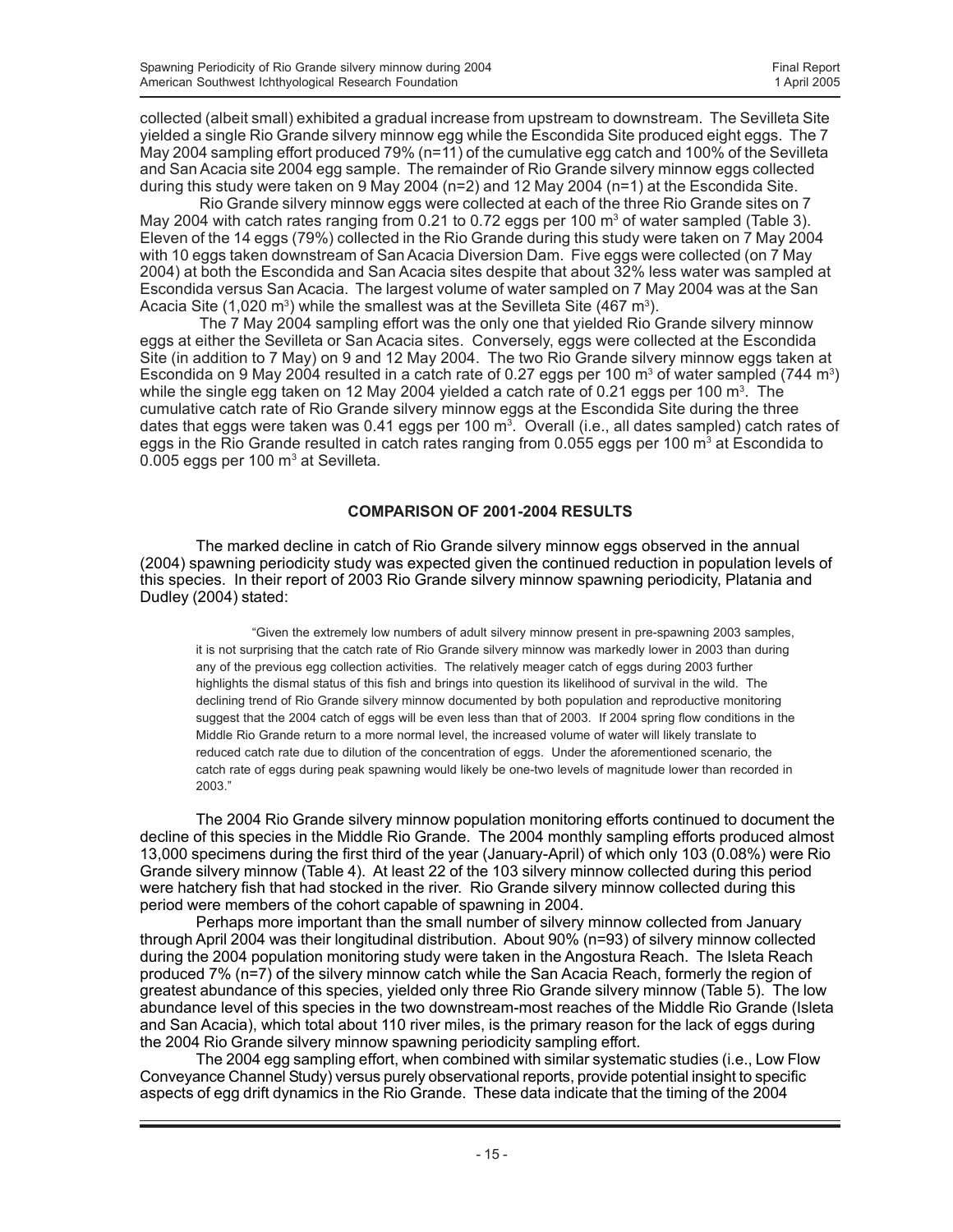Table 3. Summary of 2004 mainstem Rio Grande sampling effort for Rio Grande silvery minnow eggs by date. Mean daily discharge data from USGS San Acacia Gauging Station (# 08354900) for Low Flow Conveyance Channel project sites and USGS San Marcial Gauging Station (# 08358400) for spawning periodicity.

| SYSTEM:     | <b>SAMPLING INFORMATION</b><br><b>SITE</b> |           | <b>NUMBER</b><br>OF<br><b>E</b> GGS<br>(PER SITE<br>PER DATE) | Egg<br><b>CATCH</b><br>RATE <sup>1</sup><br>(PER SITE<br>PER DATE) | <b>VOLUME</b><br>OF WATER<br><b>SAMPLED</b><br>$(M^3)$ | <b>MFAN</b><br><b>DAILY RIO</b><br><b>GRANDE</b><br><b>DISCHARGE</b><br>(PER DATE) | <b>MEAN</b><br><b>DAILY RIO</b><br><b>GRANDE</b><br><b>DISCHARGE</b><br>$(\pm 1 \text{ Dav})$ |
|-------------|--------------------------------------------|-----------|---------------------------------------------------------------|--------------------------------------------------------------------|--------------------------------------------------------|------------------------------------------------------------------------------------|-----------------------------------------------------------------------------------------------|
|             |                                            |           |                                                               |                                                                    |                                                        |                                                                                    |                                                                                               |
| RIO GRANDE: | SEVILLETA <sup>2</sup>                     | 07 MAY 04 | 1                                                             | 0.21                                                               | 467                                                    | 1,020                                                                              | 644-1,120                                                                                     |
| RIO GRANDE: | SAN ACACIA <sup>2</sup>                    | 07 MAY 04 | 5                                                             | 0.49                                                               | 1,020                                                  | 1,020                                                                              | 644-1,120                                                                                     |
| RIO GRANDE: | ESCONDIDA <sup>2</sup>                     | 07 MAY 04 | 5                                                             | 0.72                                                               | 691                                                    | 1,020                                                                              | 644-1,120                                                                                     |
| RIO GRANDE: | ESCONDIDA <sup>2</sup>                     | 09 MAY 04 | $\overline{2}$                                                | 0.27                                                               | 744                                                    | 1,490                                                                              | 1,120-2,340                                                                                   |
| RIO GRANDE: | ESCONDIDA <sup>2</sup>                     | 12 MAY 04 | 1                                                             | 0.21                                                               | 476                                                    | 1,990                                                                              | 2,200-1,860                                                                                   |
|             |                                            |           |                                                               |                                                                    |                                                        |                                                                                    |                                                                                               |
| RIO GRANDE: | CORRAL SITE <sup>3</sup>                   | 07 MAY 04 | $\overline{2}$                                                | 0.09                                                               | 2,327                                                  | 498                                                                                | 318-861                                                                                       |
| RIO GRANDE: | CORRAL SITE <sup>3</sup>                   | 09 MAY 04 | 1                                                             | 0.03                                                               | 3,695                                                  | 1,030                                                                              | 861-1,600                                                                                     |
| RIO GRANDE: | CORRAL SITE <sup>3</sup>                   | 11 MAY 04 | 2                                                             | 0.08                                                               | 2,478                                                  | 1,560                                                                              | 1,600-1,450                                                                                   |
|             |                                            |           |                                                               |                                                                    |                                                        |                                                                                    |                                                                                               |

<sup>1</sup>  $=$  Value based on number of Rio Grande silvery minnow eggs collected per 100 m<sup>3</sup> of water sampled

<sup>2</sup> = Rio Grande silvery minnow egg collection sites for the 2004 Low Flow Conveyance Channel project<br><sup>3</sup> = Rio Grande silvery minnow egg collection site for the 2004 spawning periodicity study

= Rio Grande silvery minnow egg collection site for the 2004 spawning periodicity study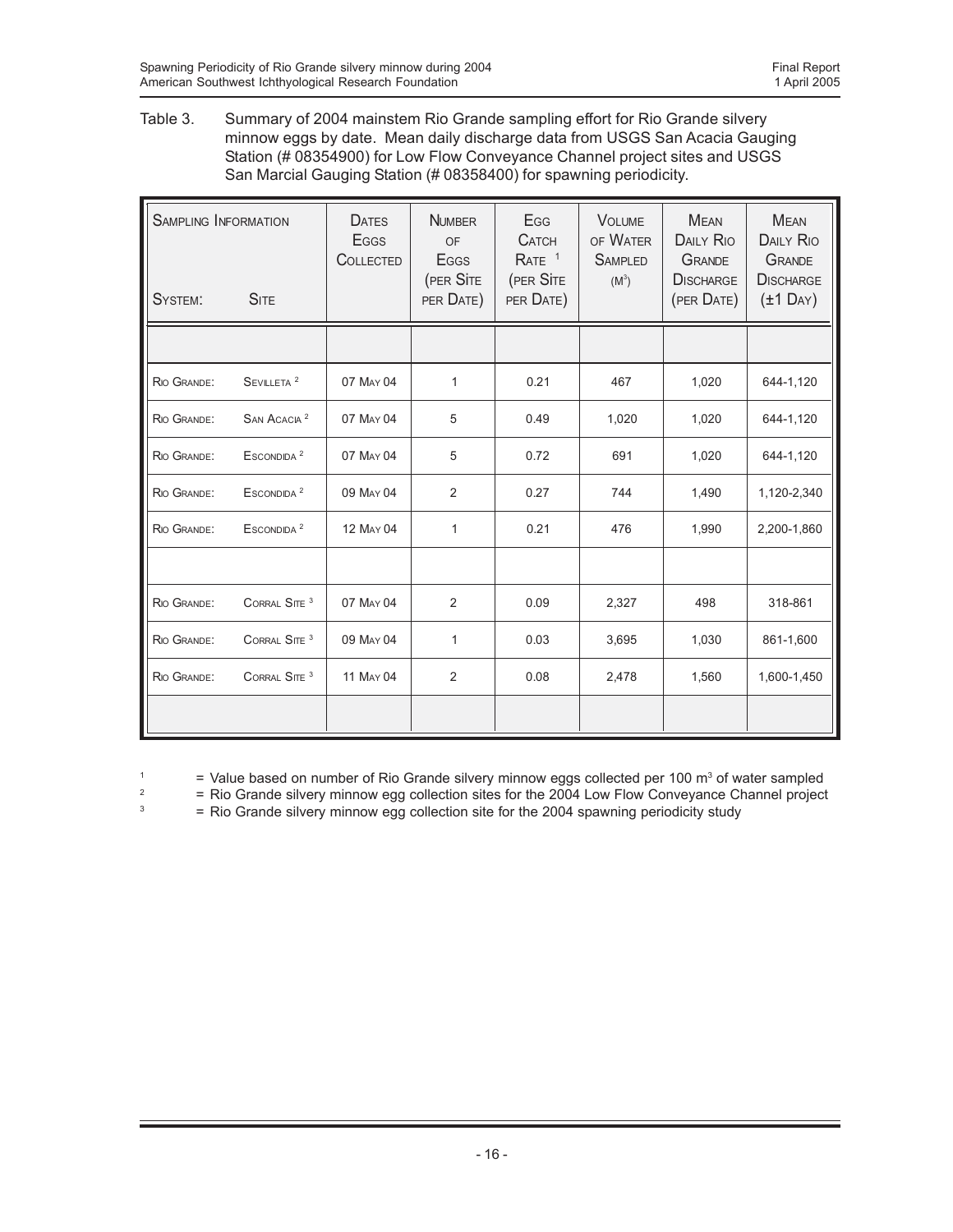## Table 4. Summary of the monthly 2004 Rio Grande silvery minnow population monitoring program fish collections.

| <b>SPECIES</b>                                                                                                          | J                      | F                                   | M                       | Α                                       | Μ                              | J                            | J                         | Α                           | S                        | O                                                   | N                         | D                      | Τ                                        |
|-------------------------------------------------------------------------------------------------------------------------|------------------------|-------------------------------------|-------------------------|-----------------------------------------|--------------------------------|------------------------------|---------------------------|-----------------------------|--------------------------|-----------------------------------------------------|---------------------------|------------------------|------------------------------------------|
|                                                                                                                         | Α<br>N                 | Ε<br>B                              | Α<br>R                  | P<br>$\mathsf R$                        | Α<br>Υ                         | U<br>N                       | U<br>Г                    | U<br>G                      | E<br>P                   | C<br>T                                              | O<br>V                    | Ε<br>$\mathsf C$       | O<br>T<br>Α<br>L                         |
| <b>HERRINGS</b><br>gizzard shad                                                                                         |                        |                                     | 1                       |                                         |                                | 3                            | $\mathbf{1}$              | 3                           |                          |                                                     |                           |                        | 8                                        |
| <b>CARPS AND MINNOWS</b><br>red shiner<br>common carp<br>Rio Grande silvery minnow<br>Rio Grande chub<br>fathead minnow | 1,700<br>2<br>7<br>166 | 2,565<br>4<br>$\overline{2}$<br>193 | 2,645<br>9<br>45<br>167 | 2,941<br>49<br>95                       | 2,249<br>99<br>517<br>407      | 4,688<br>238<br>411<br>1,501 | 2,608<br>28<br>574<br>896 | 2,659<br>13<br>416<br>439   | 4,376<br>7<br>116<br>776 | 3,436<br>7<br>78<br>$\overline{\phantom{0}}$<br>447 | 1,674<br>11<br>538<br>322 | 982<br>1<br>286<br>163 | 32,523<br>419<br>3,039<br>5,572          |
| bullhead minnow<br>flathead chub<br>longnose dace                                                                       | 38<br>2                | 30<br>1                             | 79<br>26                | 61<br>99                                | 52<br>9                        | 105<br>26                    | 211<br>91                 | 158<br>23                   | 138<br>11                | 1<br>194<br>24                                      | 296<br>14                 | 234<br>2               | 1<br>1,596<br>328                        |
| <b>SUCKERS</b><br>river carpsucker<br>white sucker<br>smallmouth buffalo                                                | 19<br>4                | 15<br>23                            | 84<br>128               | 11<br>43                                | 252<br>896                     | 856<br>479                   | 280<br>106                | 167<br>20<br>$\overline{2}$ | 59<br>$\overline{c}$     | 42<br>5                                             | 33<br>6                   | 24<br>3                | 1,842<br>1,715<br>$\overline{c}$         |
| <b>BULLHEAD CATFISHES</b><br>black bullhead<br>yellow bullhead<br>channel catfish<br>flathead catfish                   | 49                     | 3<br>119                            | 127                     | 42                                      | $\overline{\phantom{0}}$<br>16 | $\mathbf{1}$<br>14           | 10<br>156                 | $\mathbf{1}$<br>12<br>163   | 3<br>62                  | $\mathbf{1}$<br>60                                  | 67                        | 6                      | 4<br>27<br>881                           |
| <b>TROUTS</b><br>brown trout                                                                                            |                        |                                     |                         |                                         |                                |                              |                           |                             |                          |                                                     |                           | 2                      | $\overline{c}$                           |
| <b>LIVEBEARERS</b><br>western mosquitofish                                                                              | 68                     | 299                                 | 282                     | 515                                     | 191                            |                              | 2,523 2,281               |                             | 1,335 1,105              | 781                                                 | 108                       | 22                     | 9,510                                    |
| <b>TEMPERATE BASSES</b><br>white bass                                                                                   |                        |                                     |                         |                                         |                                |                              |                           |                             |                          |                                                     |                           |                        |                                          |
| <b>SUNFISHES</b><br>green sunfish<br>bluegill<br>largemouth bass<br>white crappie<br>black crappie                      | 3                      | 1<br>1                              | $\mathbf{1}$            | 1<br>3<br>$\overline{\phantom{0}}$<br>5 | $\mathbf{1}$<br>1<br>1         | 1<br>1                       | 8                         | $\mathbf{1}$                | $\mathbf{1}$             |                                                     | $\mathbf{1}$              | 1                      | $\overline{\mathbf{c}}$<br>6<br>12<br>12 |
| <b>PERCHES</b><br>yellow perch<br>walleye                                                                               |                        | $\mathbf{1}$                        | 1<br>1                  | —                                       | $\overline{c}$                 | 20                           | —                         | $\mathbf{1}$                |                          |                                                     |                           | $\mathbf{1}$           | 26<br>$\mathbf{1}$                       |
| <b>TOTAL</b>                                                                                                            | 2,058                  |                                     |                         | 3,257 3,596 3,865 4,693 10,867 7,250    |                                |                              |                           |                             | 5,413 6,656 5,075        |                                                     |                           |                        | 3,070 1,727 57,528                       |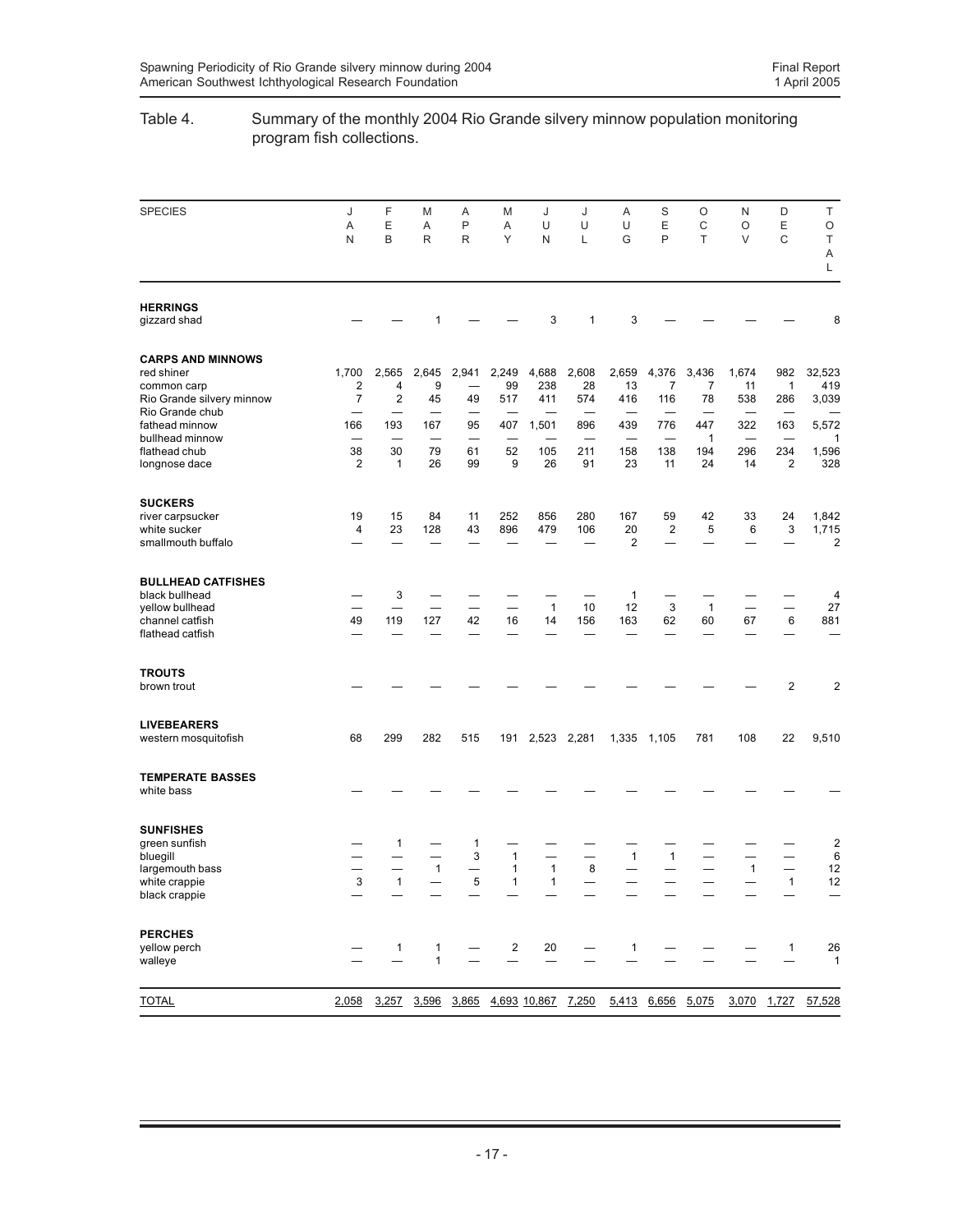## Table 5. Summary of the monthly catch of Rio Grande silvery minnow, by site and reach, during the 2004 Rio Grande silvery minnow population monitoring program. Numerals in parenthesis, a subset of the total catch, are the number of individual silvery minnow in that sample that were marked with VIE tags (=hatchery reared [stocked] fish).

| <b>REACH</b> |                         | J                       | F                        | M                        | Α                          | M                        | J                        | J                        | Α            | S                        | O                        | N                        | D                        | T              |
|--------------|-------------------------|-------------------------|--------------------------|--------------------------|----------------------------|--------------------------|--------------------------|--------------------------|--------------|--------------------------|--------------------------|--------------------------|--------------------------|----------------|
|              | Site Number             | A                       | E                        | A                        | P                          | A                        | U                        | U                        | U            | E                        | C                        | O                        | E                        | $\circ$        |
|              | Site Name               | N                       | B                        | $\mathsf{R}$             | R                          | Υ                        | N                        | L                        | G            | P                        | T                        | V                        | $\mathsf{C}$             | T<br>A         |
|              |                         |                         |                          |                          |                            |                          |                          |                          |              |                          |                          |                          |                          | L              |
|              | <b>ANGOSTURA REACH</b>  |                         |                          |                          |                            |                          |                          |                          |              |                          |                          |                          |                          |                |
|              | 0 Angostura Dam         |                         |                          |                          |                            |                          |                          | 234                      | 100          | 8                        | 8                        |                          |                          | 350            |
|              | 1 Bernalillo            |                         | $\overline{\phantom{0}}$ | 24                       | 6                          |                          | 3                        | 142(1)                   | 77           | 28                       | 28                       | 60(1)                    | $\overline{2}$           | 370            |
|              | 2 Rio Rancho            |                         | $\overline{\phantom{0}}$ | 17                       | 42(22)                     | 425                      | 218                      | 74                       | 176          | 29                       |                          | 7 261(11) 163(70)        |                          | 1,412          |
|              | 3 Central Ave (Abq)     |                         |                          | 3                        |                            |                          | 12                       | $\mathbf{1}$             | 7            | 1                        | 1                        |                          | 26(6)                    | 51             |
|              | 4 Rio Bravo (Abq)       |                         |                          | 1                        |                            | 31                       | $\mathbf{1}$             | $\overline{2}$           | 6            | —                        |                          | $\mathbf{1}$             | $\mathbf{1}$             | 43             |
|              | Angostura Reach Total   |                         |                          | 45                       | 48(22)                     | 456                      | 234                      | 453(1)                   | 366          | 66                       |                          | 44 322(12) 192(76)       |                          | 2,226          |
|              | <b>ISLETA REACH</b>     |                         |                          |                          |                            |                          |                          |                          |              |                          |                          |                          |                          |                |
|              | 5 Los Lunas             | 1                       | 1                        |                          |                            | 46                       | 10                       | 12                       | 13           |                          | 1                        | $\overline{7}$           | 8                        | 99             |
|              | 6 Belen                 | $\overline{\mathbf{c}}$ | $\mathbf{1}$             |                          |                            |                          | —                        | 6                        | 10           | 3                        | 3                        | 89                       | 12                       | 126            |
|              | 7 Jarales               | $\mathbf{1}$            |                          |                          | $\overline{\phantom{0}}$   | $\overline{\phantom{0}}$ | $\overline{\phantom{0}}$ | 36                       | 1            | 5                        | $\overline{\phantom{0}}$ | 15                       |                          | 58             |
|              | 8 US Hwy 60 Bernardo    |                         |                          |                          |                            | $\overline{\phantom{0}}$ | 6                        | $\overline{\phantom{0}}$ |              |                          |                          |                          | $\mathbf{1}$             | $\overline{7}$ |
|              | 9 South of Bernardo     | $\mathbf{1}$            |                          |                          |                            | $\boldsymbol{6}$         | 10                       | 51                       | 6            | $\overline{7}$           | $\overline{\phantom{0}}$ | 16                       |                          | 97             |
|              | 9.5 North of San Acacia |                         |                          |                          | —                          | $\overline{\phantom{0}}$ | 51                       | 3                        | 1            | —                        |                          | $\overline{\phantom{0}}$ |                          | 55             |
|              | Isleta Reach Total      | 5                       | $\boldsymbol{2}$         |                          |                            | 52                       | 77                       | 108                      | 31           | 15                       | 4                        | 127                      | 21                       | 442            |
|              | <b>SAN ACACIA REACH</b> |                         |                          |                          |                            |                          |                          |                          |              |                          |                          |                          |                          |                |
|              | 10 San Acacia Dam       |                         |                          |                          |                            |                          | 24                       | 4                        |              | 6                        | 18                       | 38                       | 19                       | 109            |
|              | 11 S of San Acacia      | $\mathbf{1}$            |                          |                          | $\mathbf{1}$               |                          | $\overline{4}$           | $\mathbf{1}$             | 4            | 29                       | 5                        | 43                       | 46                       | 134            |
|              | 12 Socorro              |                         |                          |                          |                            | $\overline{\phantom{0}}$ | 69                       | 5                        | 10           |                          | $\overline{7}$           |                          | $\mathbf{1}$             | 92             |
|              | 13 North of US Hwy 380  |                         |                          |                          |                            | $\overline{\phantom{0}}$ | —                        | $\mathbf{1}$             | 4            | —                        |                          |                          | —                        | 5              |
|              | 14 US Hwy 380           |                         |                          |                          | $\overline{\phantom{0}}$   | $\,6\,$                  | $\overline{\phantom{0}}$ | $\mathbf{1}$             |              | $\overline{\phantom{0}}$ |                          | $\overline{2}$           | $\overline{2}$           | 11             |
|              | 15 Bosque del Apache    | $\mathbf{1}$            | $\overline{\phantom{0}}$ | $\overline{\phantom{0}}$ |                            | $\overline{2}$           | $\mathbf{1}$             | $\overline{\phantom{0}}$ | —            | $\overline{\phantom{0}}$ | $\overline{\phantom{0}}$ | $\mathbf{1}$             | $\overline{\phantom{0}}$ | 5              |
| 16           | San Marcial             |                         |                          |                          | $\overline{\phantom{0}}$   | $\overline{\phantom{0}}$ | $\overline{\phantom{0}}$ | $\overline{\phantom{0}}$ | $\mathbf{1}$ | —                        | -                        | $\overline{\phantom{0}}$ | 5                        | 6              |
| 17           | South of San Marcial    |                         |                          |                          | $\overline{\phantom{0}}$   | $\mathbf{1}$             |                          | $\overline{\phantom{0}}$ |              | $\overline{\phantom{0}}$ |                          |                          | $\overline{\phantom{0}}$ | 1              |
|              | 18 South of San Marcial |                         |                          |                          |                            |                          | $\overline{2}$           | $\mathbf{1}$             |              |                          |                          | 5                        |                          | 8              |
|              | San Acacia Reach Total  | $\overline{c}$          |                          |                          | $\boldsymbol{\mathcal{I}}$ | 9                        | 100                      | 13                       | 19           | 35                       | 30                       | 89                       | 73                       | 371            |
|              | MONTHLY TOTALS          | $\overline{7}$          | $\overline{2}$           |                          | 45 49(22)                  | 517                      |                          | 411 574(1)               | 416          | 116                      |                          | 78 538(12) 286(76)       |                          | 3,039          |
|              |                         |                         |                          |                          |                            |                          |                          |                          |              |                          |                          |                          |                          |                |
|              |                         | J                       | F                        | M                        | Α                          | M                        | J                        | J                        | Α            | $\mathbf S$              | O                        | N                        | D                        | $\top$         |
|              |                         | A                       | E                        | A                        | $\sf P$                    | $\mathsf A$              | U                        | $\mathsf U$              | $\sf U$      | Ε                        | $\mathsf C$              | $\mathsf O$              | $\mathsf E$              | $\circ$        |
|              |                         | N                       | B                        | R                        | R                          | Υ                        | ${\sf N}$                | L                        | G            | P                        | T                        | V                        | $\mathsf C$              | $\top$         |
|              |                         |                         |                          |                          |                            |                          |                          |                          |              |                          |                          |                          |                          | A              |
|              |                         |                         |                          |                          |                            |                          |                          |                          |              |                          |                          |                          |                          | L              |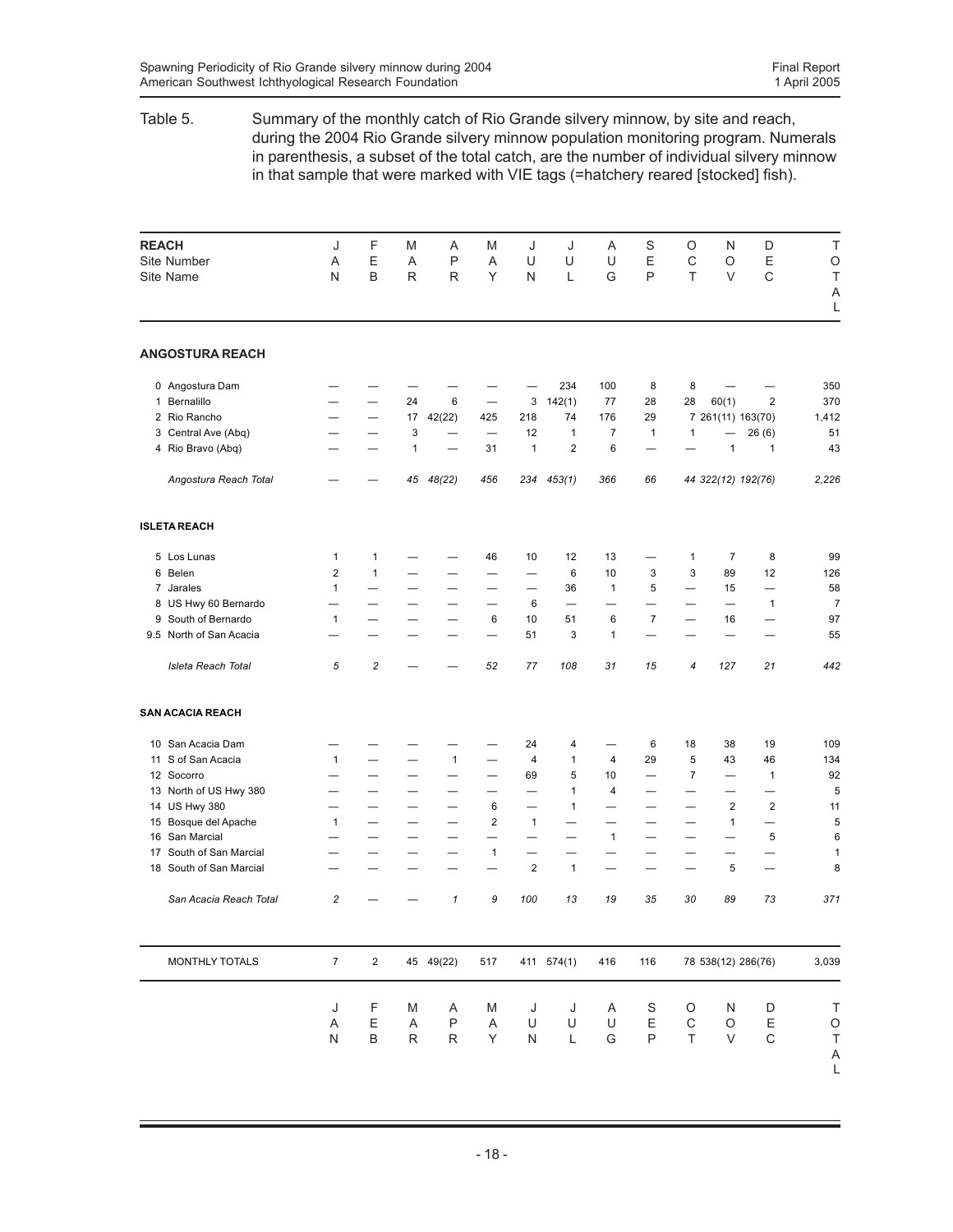spawning by Rio Grande silvery minnow was the same at both the upper (Low Flow Conveyance Channel Study) and lower boundaries (2004 Spawning Periodicity) of the San Acacia Reach. Rio Grande silvery minnow eggs were collected on 7, 9, and 12 May during the former study and 7, 9, and 11 May in the latter investigation (see Table 2). That silvery minnow eggs not were subsequently collected during the remainder of either study further supports the belief that the 2004 spawn occurred during the same brief period.

The collection of numerous young-of-year Rio Grande silvery minnow in the Angostura and Isleta reaches in May (n= 501;n= 449 Angostura; n= 52 Isleta ) and June (n= 310; n= 233 Angostura; n= 77 Isleta) provide documentation of May spawning by silvery minnow in the Angostura Reach. The dearth of eggs collected during the 2004 spawning periodicity study and number of larval silvery minnow in the Angostura and Isleta reaches in May and June 2004 strongly suggest that the majority of products of the spawn in the Angostura Reach hatched prior to reaching the downstream sampling site. If this assumption is true, it would follow that eggs collected at the 2004 sampling site were produced in the San Acacia Reach. The absence of reach specific 2004 Rio Grande silvery minnow egg sampling stations precludes additional meaningful extrapolation of these data.

While flow in the river during the four-year study period (2001-2004) was relatively low, the drought conditions during 2002-2003 were more extreme than that of 2001. The greatest between years differences were generally from March through June which is the period normally associated with spring runoff in the Middle Rio Grande. The greatest similarities in hydrologic conditions in the Middle Rio Grande, especially in the vicinity of the study area, were between 2002 and 2003. Discharge during the previous autumn and winter of each of the three years was consistently low but declined gradually from about 600 cfs in 200-01 to about 400 cfs in 2002-03.

Prior to 2004, the last spring snowmelt runoff, albeit relatively small and of short duration, occurred in April-June 2001. The principal spring 2002-2003 flow events in the study area were the result of releases of reservoir storage with only one flow spike during April-June 2002 and four present during that same period in 2003. The magnitude of the flow spikes were relatively similar between the two years with the peak of the 2002 event (420 cfs) being about 100 cfs larger than of 2003. Conversely, flow in the study area during 2001 was generally >600 cfs throughout May and June with peak discharges >2,000 cfs. There were several 200-400 cfs flow events during July and August 2002 but none in 2003. The largest flow events during both 2002 and 2003 occurred in September, resulted in mean daily discharges >1,000 cfs, and were the result of localized rainstorms. In 2001, the largest post-runoff event was mid-August and it too was >1,000 cfs and the result of rainstorm. During all four years, baseflows in the study area of the Rio Grande returned during late October or early November.

There are several similarities apparent regarding Rio Grande silvery minnow reproduction during 2001-2004 (Figure 8). Spawning occurred during early May each sampling year. The duration of the spawning season varied across years with 38 days recorded between the first and last 2001 spawning event and 29 days between the first and last collection of eggs in 2003. In 2002, there were only two weeks between the first and final Rio Grande silvery minnow spawning event which was likely due, in part, to the absence of elevated flows. During 2001, flow was relatively high (i.e., > 500 cfs) from early May through late June and spawning occurred as late as 13 June. Likewise, in 2003, water levels remained elevated (ca. 300 cfs) into early June and spawning was recorded on 4 June 2003. The single major flow spike during 2002 was of short duration (4-5 days), had dissipated by 22 May, and resulted in silvery minnow eggs only through 20 May. In 2004, eggs were collected from 7-11 May at the study site for this project and 7-12 May at the Low Flow Conveyance Channel study sites.

The apparent length of the spawning season is likely misleading as the annual level of reproduction by Rio Grande silvery minnow has been marked by short duration spawning events (2-3 days) that generally result in collection of the vast majority of the total reproductive output. In 2001 and 2002, over 98% of the total annual sample of propagules was obtained during these 2-3 day events while in 2003, this value was 91%. The cumulative catch of eggs during periods other than the peak spawning event often do not yield as many eggs are present in a single peak spawning sample. These data continue to document that, despite the ability of members of the population to reproduce over an extended spawning season, the overwhelming majority of spawning by this species occurs during a very short period in response to increasing flow.

Prior to 2004, the 2003 effort had yielded the lowest catch and cumulative catch rate (Figure 9). In addition, catch rates during the principal 2003 spawning spike were also markedly lower than the first two years of this investigation (Table 5). The magnitude of decline in the 2003 egg catch rate values become even more considerable in light of the fact that the 2001 samples were obtained during flow conditions that were 3-4 times greater in magnitude than those present in 2003. The most valid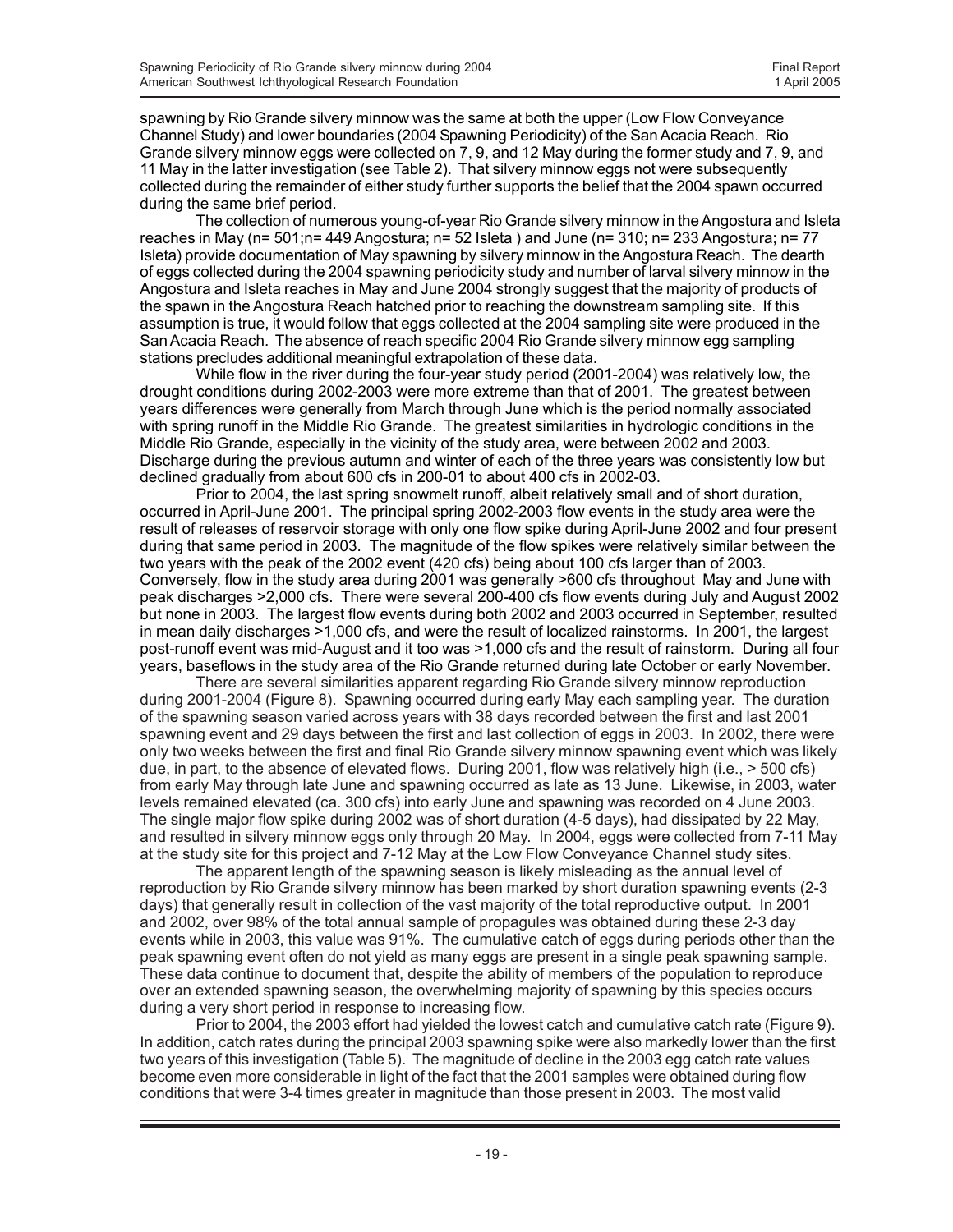

Figure 8. Mean daily discharge (San Marcial), mean daily egg catch rate, and mean daily water temperature during the 2001-03 Rio Grande silvery minnow spawning periodicity study periods. Note that the Y-axis for egg catch rate is a log-scale.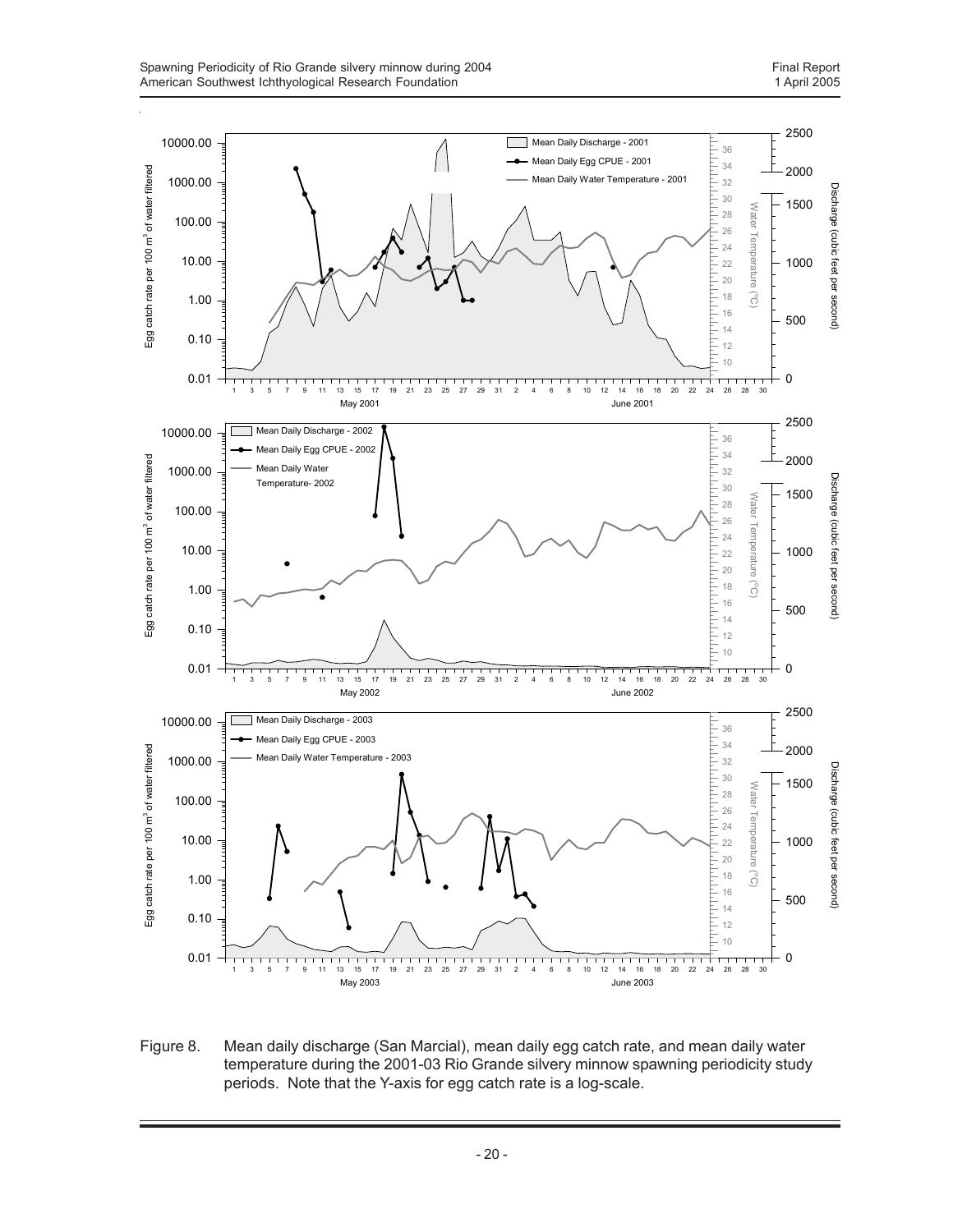

Figure 9. Mean daily discharge (San Marcial), mean daily egg catch rate, and mean daily water temperature during the 2003-04 Rio Grande silvery minnow spawning periodicity study periods. Note that the Y-axis for egg catch rate is a log-scale. (2003 repeated from previous Figure for comparison).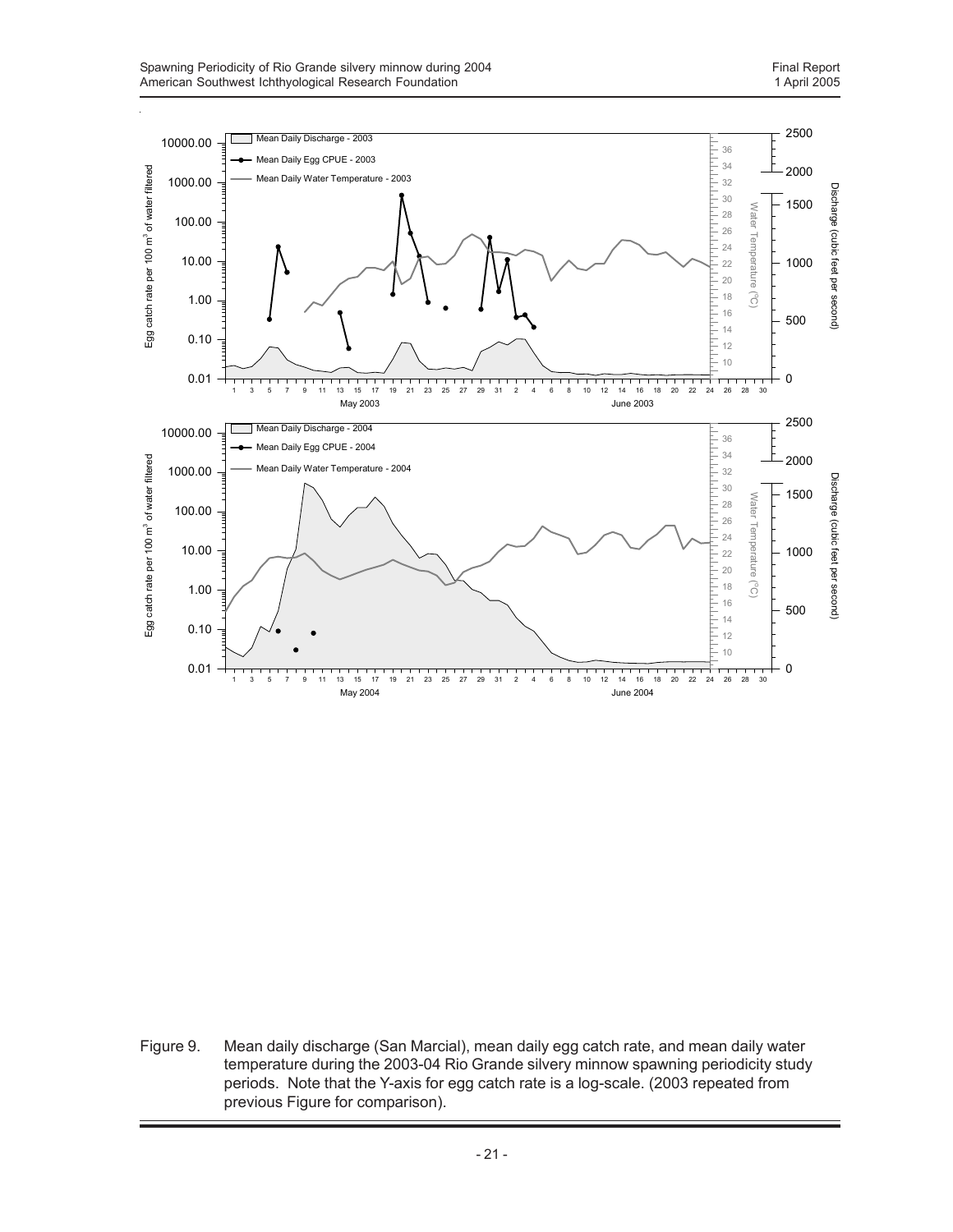comparison of Rio Grande silvery minnow egg catch rates was between 2002 and 2003 as maximum mean daily discharge in the study area during both sampling efforts were relatively similar (300-400 cfs) which also allowed for extremely efficiency sampling. Conversely, the virtual absence of Rio Grande silvery minnow eggs from the 2004 samples translated into catch rates that were 2.3 to 3.5 orders of magnitude smaller than recorded during 2003.

|      | <b>MEAN ANNUAL</b>            | <b>MAXIMUM DAILY</b> | <b>MAXIMUM SAMPLE</b> | <b>FLOW SPIKE</b>                  |
|------|-------------------------------|----------------------|-----------------------|------------------------------------|
|      | <b>CATCH RATE<sup>1</sup></b> | <b>CATCH RATE</b>    | <b>CATCH RATE</b>     | <b>MEAN CATCH RATE<sup>2</sup></b> |
| 2001 | 251                           | 510                  | 2,878                 | 536                                |
| 2002 | 2,031                         | 14,222               | 96,558                | 3,367                              |
| 2003 | 59                            | 476                  | 1.027                 | 221                                |
| 2004 | 0.17                          | 0.09                 | 0.22                  | <b>NA</b>                          |

Table 5. Rio Grande silvery minnow spawning periodicity study summary information on annual egg catch rates during 2001-2004.

Catch rate determinations only incorporate samples that contained Rio Grande silvery minnow eggs.

<sup>2</sup> Catch rate is determined from the flow spike event that produced the majority of the total annual catch.

The 2002-2003 cumulative frequency distributions of egg catch rates were examined for differences using egg catch rates (CPUE) calculated at three-hour intervals during the maximum spawning period (ca. three days). This could not be done for 2004 because of the paucity of eggs taken. The 2002-2003 CPUE values during the maximum spawning period exceeded 100 eggs/100 m<sup>3</sup> for about 58 hours in 2002 and 26 hours in 2003. Results of Kolomogorov-Smirnov goodness of fit analysis revealed a significant difference (p<0.001) in catch rate of Rio Grande silvery minnow eggs between the two sampling years (2002 and 2003) with the maximum value of D being 0.6842. The area under egg catch rate time-series curves (2002 and 2003) was determined using the trapezoidal rule for equally spaced X (time) values. The calculated area was 158,374.2 in 2002 but had dropped to 3,756.4 by 2003.

Assumptions of normality in annual Rio Grande silvery minnow egg catch rates were evaluated using the Shapiro-Wilk W test. This statistical procedure has been shown to be excellent when testing for departures from a normal distribution. Critical values of W are calculated and significant differences are assessed using a goodness-of-fit procedure. The 2002 and 2003 egg catch rate time-series distributions were compared with a normal distribution using the Shapiro-Wilk W test. Calculated values of W were higher for the 2003 data set compared with the 2002 data set (W=0.807 and W=0.636) indicating larger departure from normality in the 2002 data set. Values of W for both data sets were significant (p<0.01).

To correct for this difference, data were log-transformed (*X'*=ln(*X*+1). Normal quantile plots of empirical data for 2002 and 2003 were also examined in reference to Lilliefor's confidence bounds. No systematic departure from normality was observed. Resulting values of *W* using log-transformed data were 0.931 and 0.927 (non-significant) for 2002 and 2003, respectively, indicating that parametric statistical analysis was appropriate.

Comparing the two independent samples was accomplished using the t-distribution test. This statistical procedure (also known as the Student's t test) was used to detect differences between two samples based on assumptions of normality and homogeneity of variances. Differences between sample means were evaluated based on the critical value of t based on sample size. Differences between the 2002 and 2003 egg catch rate data sets (log-transformed) were analyzed using the t-distribution. Analysis of the reproductive output curves revealed that the 2002 egg catch rate was significantly higher (t=3.62; p<0.001) than the 2003 catch rate. The log-transformed mean egg catch rate was notably higher in 2002 than in 2003 (3.17 ±0.26 and 1.95±0.20, respectively).

Mean daily water temperatures during the initial and peak spawning events were relatively similar across years. In 2001, maximum spawning of Rio Grande silvery minnow occurred when water temperatures ranged between 19-20°C while 2002 mean daily water temperatures during maximum spawning were 18-20°C. That water temperatures during the extended 2003 Rio Grande silvery minnow spawning period were higher (20-24°C) than recorded during previous years was likely the result of low flows and higher ambient temperatures. During the putative 2004 spawn (7-12 May), mean daily water temperatures were 20-22°C with maximum daily water temperatures of 21-27°C.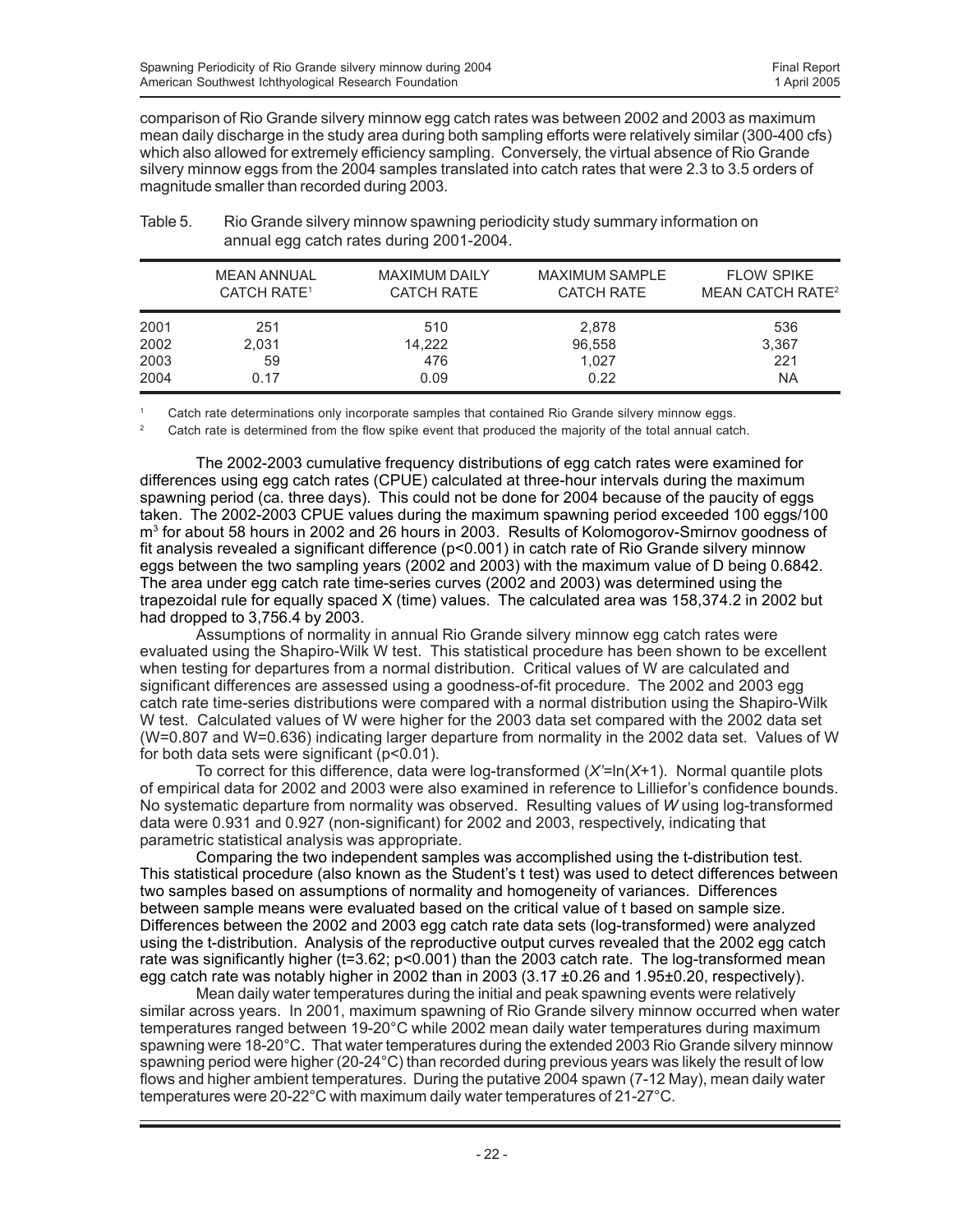Comparison of 2001-2004 water temperatures at the study site during May and June demonstrate relatively few differences in mean daily water temperatures across this period (Figure 10). Mean, minimum, and maximum daily water temperatures in early May 2004 (1-10 May) were generally higher than previously recorded. Outside of this period (1-10 May 2004), the highest minimum daily water temperatures were still recorded in 2001 with the lowest minimum temperatures occurring during 2002. Likewise, the highest maximum daily water temperatures were in 2002 with the lowest maximum daily water temperatures generally in 2001 or 2004. The principal reason for these patterns, besides ambient temperature, was the volume of water in the river channel during the respective study periods. The relatively high flows present in 2001 and 2004 served to ameliorate water temperatures and minimize diel variation. Conversely, the very low flow conditions present in 2002, especially post-flow spike, typically resulted in daily temperature fluctuations of about 14°C. The pattern of water temperatures in 2003 was similar to that of 2002 except that post-flow spike minimum and maximum water temperatures were within 10-11°C of each other.

### **DISCUSSION**

As rivers have become increasingly fragmented, an important factor limiting the recolonization of upstream reaches is the downstream transport of reproductive products below barriers or displacement into highly degraded downstream riverine habitats and reservoirs. The potential negative impacts of dam-related modifications of flow and habitat on Great Plains stream cyprinids that employ drifting eggs and larvae as an early life history strategy have been well documented (Stanford and Ward, 1979; Cross et al., 1983; Cross et al. 1985, Cross and Moss, 1987; Winston et al., 1991; Luttrell et al., 1999). In the Middle Rio Grande, many of the eggs and larvae of the federally endangered Rio Grande silvery minnow are rapidly displaced downstream of diversion dams and into Elephant Butte Reservoir. The loss of this reproductive effort from upstream sources is one factor that has led to the currently imperiled state of this species. Reducing the rate of downstream transport, allowing upstream passage, and salvaging eggs destined for Elephant Butte Reservoir are all options that will, to some degree, improve the current status of Rio Grande silvery minnow.

In addition to the problem created by river fragmentation, the loss of habitat heterogeneity also likely contributes to increased downstream displacement of the reproductive effort of Rio Grande silvery minnow. The closure of Cochiti Dam resulted in a greatly reduced passage of fine sediments through the Middle Rio Grande which, in turn, has contributed to channel degradation, armoring, and narrowing (Lagasse, 1985). The reduction in the number and size of low velocity mesohabitats has likely led to reduced egg retention in upper reaches of the Middle Rio Grande. Arroyos have been shown to be important in the retention of eggs because their off-channel location results in low or no water velocities depending on proximity to their confluence with the mainstem river (Porter and Massong, 2004). Additionally, it has been suggested that nursery habitat can be constructed for Rio Grande silvery minnow in areas that are currently degraded (Massong et al., 2004). Increasing the habitat heterogeneity of the Rio Grande will likely result in the increased retention of Rio Grande silvery minnow eggs upstream. However, it is important to note that this habitat must remain wetted for an extended time period (ca. six weeks) to allow for newly hatched larvae to begin exogenous feeding and grow to a larger size. Extended periods of inundation during spring runoff have resulted in increased autumnal abundance of Rio Grande silvery minnow (Dudley et al., 2004) and this is probably caused by the improved recruitment conditions afforded by shallow low velocity mesohabitats.

River fragmentation and habitat degradation are two factors that have contributed to the decline in the distribution and abundance of Rio Grande silvery minnow by reducing recruitment. Both processes result in the loss of eggs to downstream environments (e.g., reservoirs or irrigation networks) that harbor piscivorous nonnative fishes. River fragmentation also prevents upstream recolonization, increasing overall extinction risk. However, the relative scales at which these processes operate can be difficult to grasp. Habitat restoration must be conducted simultaneously with dam removal to ensure that the efforts of one complement the other. The likelihood of recovery success for the Rio Grande silvery minnow is greatly diminished if either activity (i.e., fish passage or habitat restoration) is not pursued fully. It is important to note that large-scale changes in current conditions (e.g., dam removal and restoration of the nature flow and sediment regime) will likely be necessary to result in large-scale improvement in the conservation status of Rio Grande silvery minnow.

Since Rio Grande silvery minnow is the only extant species of the previously discussed reproductive guild in the Middle Rio Grande, the species-specific identification of any semibuoyant egg collected during this study is unambiguous. The only other eggs that we have captured in the Middle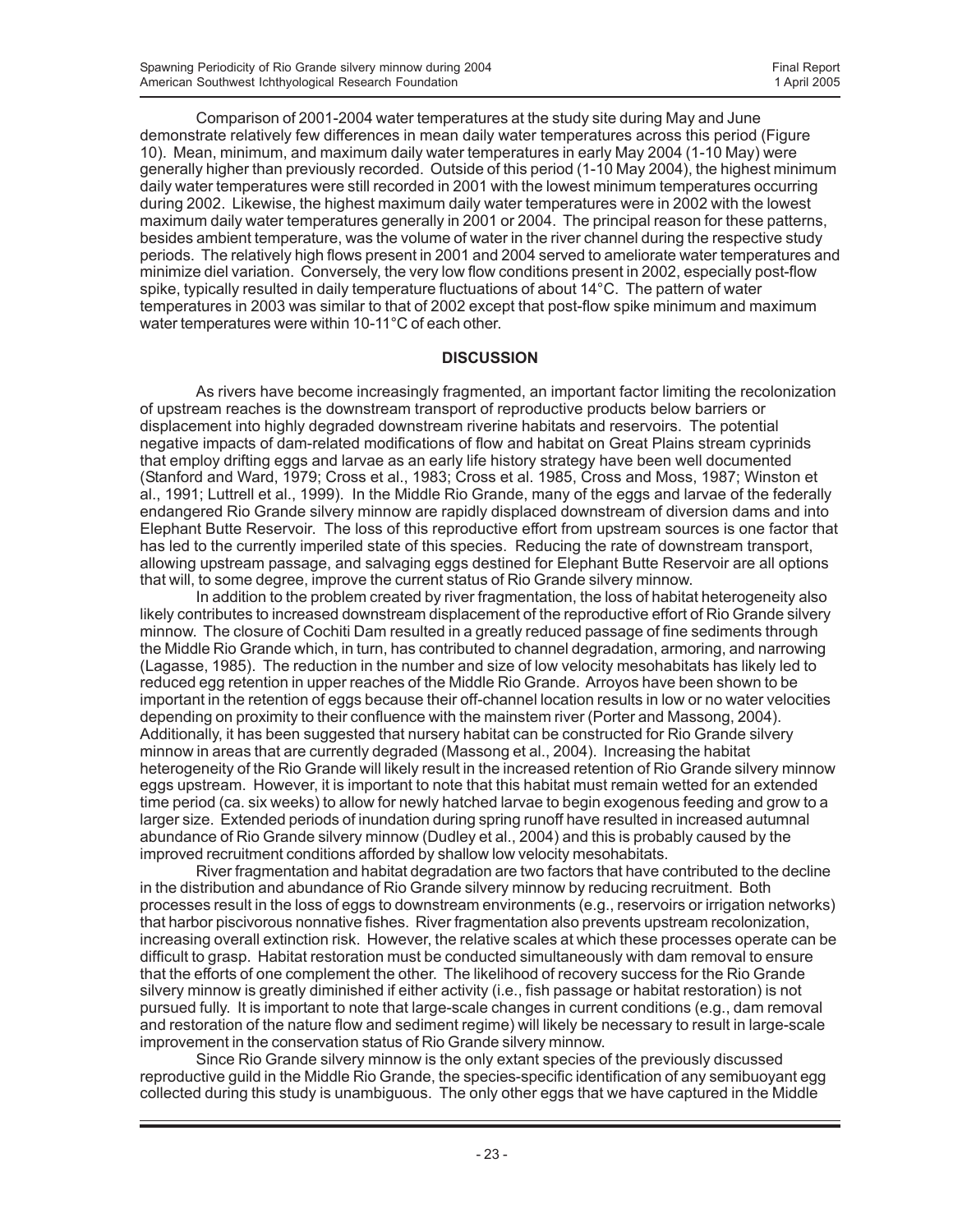

Figure 10. Comparisons of annual minimum, maximum, and mean daily water temperatures during the 2001-04 Rio Grande silvery minnow spawning periodicity study periods.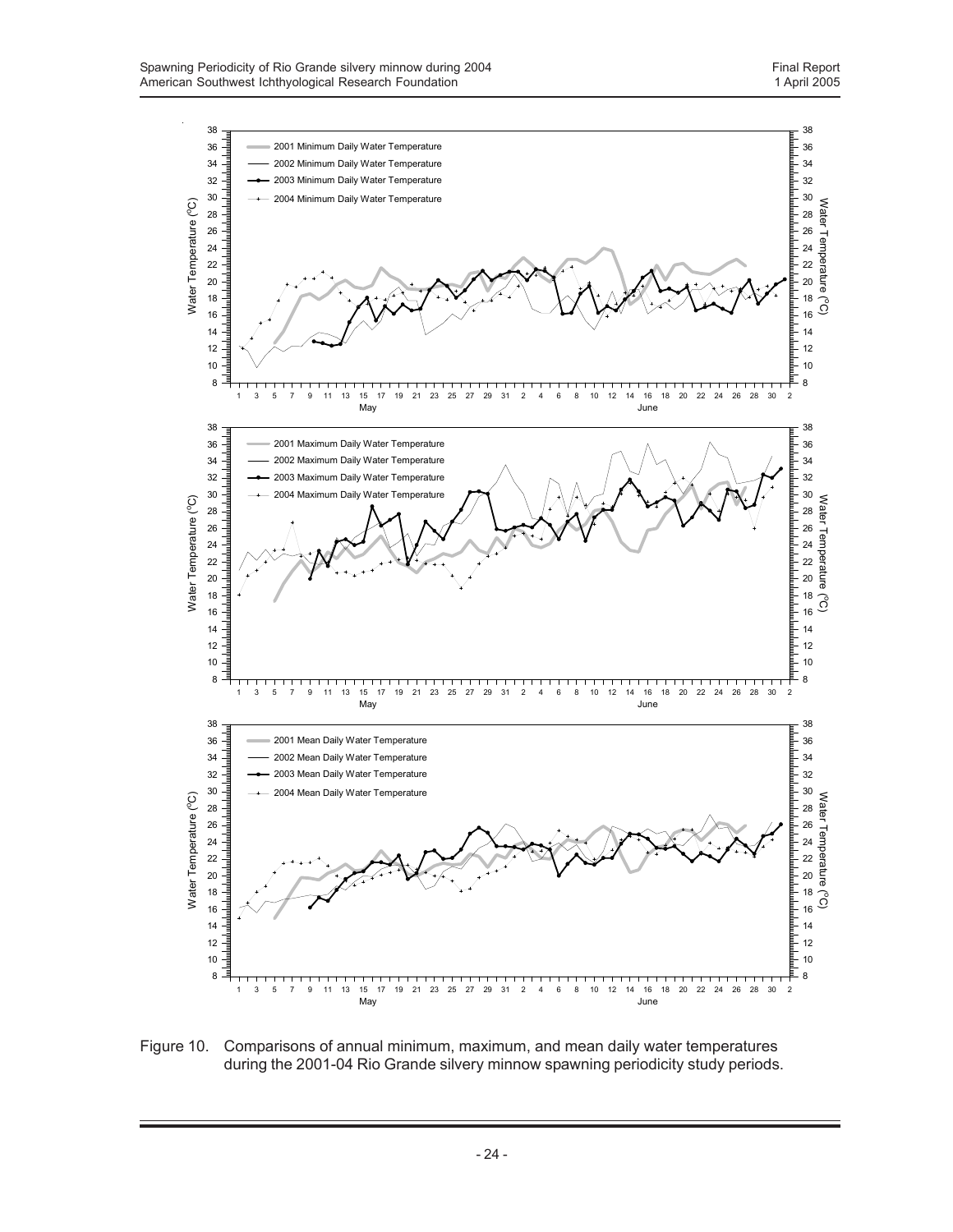Rio Grande during this and previous investigations that look (to the untrained individual) remotely similar to those of Rio Grande silvery minnow are the eggs of common carp, *Cyprinus carpio*. Fortunately, there are numerous differences between eggs of these species that aid in identification. As the eggs of common carp are adhesive, there are usually small pieces of particulate matter attached to the chorion. Additionally, common carp eggs are smaller and more opaque than Rio Grande silvery minnow eggs, and the eyes of carp embryo become pigmented very early in development. Conversely, the egg of Rio Grande silvery minnow is clear, nonadhesive, smooth, large, and the embryo lacks discernible pigment.

 Spawning of Rio Grande silvery minnow and other members in its reproductive guild (Platania and Altenbach, 1998) appear to be triggered by specific environmental cues. These fishes exhibited a strong positive correlation between flow and spawning. In 1999, 2001, 2002, and 2003 the peak spawning event by Rio Grande silvery minnow occurred soon after the initiation of runoff (during the first two weeks of May). Egg catch rates in the Pecos River and Rio Grande appear most closely correlated with increased flow and not absolute water volume. This relationship has been observed throughout the Middle Pecos River from early-May until late-September. Spawning was closely correlated to sharp increases in flow from local rainstorms and egg catch rates would drop as soon as flows began to drop. This sequential pattern (increased flow, increased spawning, decreased flow, decreased spawning) occurred throughout the summer in the Pecos River, NM. By late-September, the association between spawning and flow was minimal, indicating the end of the reproductive season for the five members of the reproductive guild that occupy the Pecos River.

Downstream displacement of drifting fish eggs and larvae in aquatic ecosystems pose a unique problem for resource managers. While the most simple solution would appear to be collecting eggs from downstream localities and transporting them to rearing facilities, this method has only short term significance. Additionally, the capture of eggs using current techniques and levels of effort will result in the collection of only a minuscule fraction of the total reproductive effort that is destined for Elephant Butte Reservoir. The ability to efficiently sample 1% of the entire volume of water that carries these reproductive propagules requires a monumental effort. The low flow in May 2002 and 2003 and subsequent collecting efforts that resulted meant that a larger portion of the river was sampled during that Rio Grande silvery minnow egg collecting effort than had ever previously occurred.

 The 2004 Rio Grande silvery minnow population monitoring efforts continued to document the decline of this species in the Middle Rio Grande. The 2004 monthly sampling efforts produced almost 13,000 specimens during the first third of the year (January-April) of which only 103 (0.08%) were Rio Grande silvery minnow. At least 22 of the 103 silvery minnow collected during this period were hatchery fish that had stocked in the river. Rio Grande silvery minnow collected during this period were members of the cohort capable of spawning in 2004. Given the extremely low numbers of adult silvery minnow present in pre-spawning 2004 samples, it is not surprising that the catch rate of Rio Grande silvery minnow propagules was markedly lower in 2004 than during any of the previous egg collection activities.

Future efforts should also focus on reducing the deleterious effects that changes in river connectivity, flow patterns, and habitat heterogeneity have on the downstream displacement of Rio Grande silvery minnow eggs and larvae. Eliminating diversion structures as barriers would allow upstream passage of individuals to reaches from which they were displaced. Repopulating upstream reaches of the Middle Rio Grande through natural recolonization would greatly aid in the recovery of this species. Efforts to improve degraded riverine habitats could include returning the flow regime to a more historical pattern (i.e., allowing passage of large flow events) and removing or relocating structures that inhibit the lateral movement of the Rio Grande (e.g., jetty-jacks, levees, and water conveyance ditches). The long-term recovery of Rio Grande silvery minnow will depend on taking management actions that attempt to restore the natural processes of this river.

## **ACKNOWLEDGMENTS**

Numerous people from a variety of state and federal agencies collaborated to make this project possible. We thank Lee E. Renfro (MSB), W. Howard Brandenburg (MSB), Michael A. Farrington (MSB), Conner C. McBride (MSB), Heather L. Parmeter (MSB), Alexandra M. Snyder (MSB), Tamara Max (MSB), and Christine Poandl (MSB) of the Museum of Southwestern Biology, for help with the egg collecting phase of this project. This study was funded by the Middle Rio Grande Endangered Species Collaborative Program through a contract administered by the U. S. Bureau of Reclamation, Projects Office, Albuquerque, New Mexico. Dr. M. D. Porter (USBR) and Hector Garcia (USBR) assisted with this project on several levels including assuming contract administration for the USBR.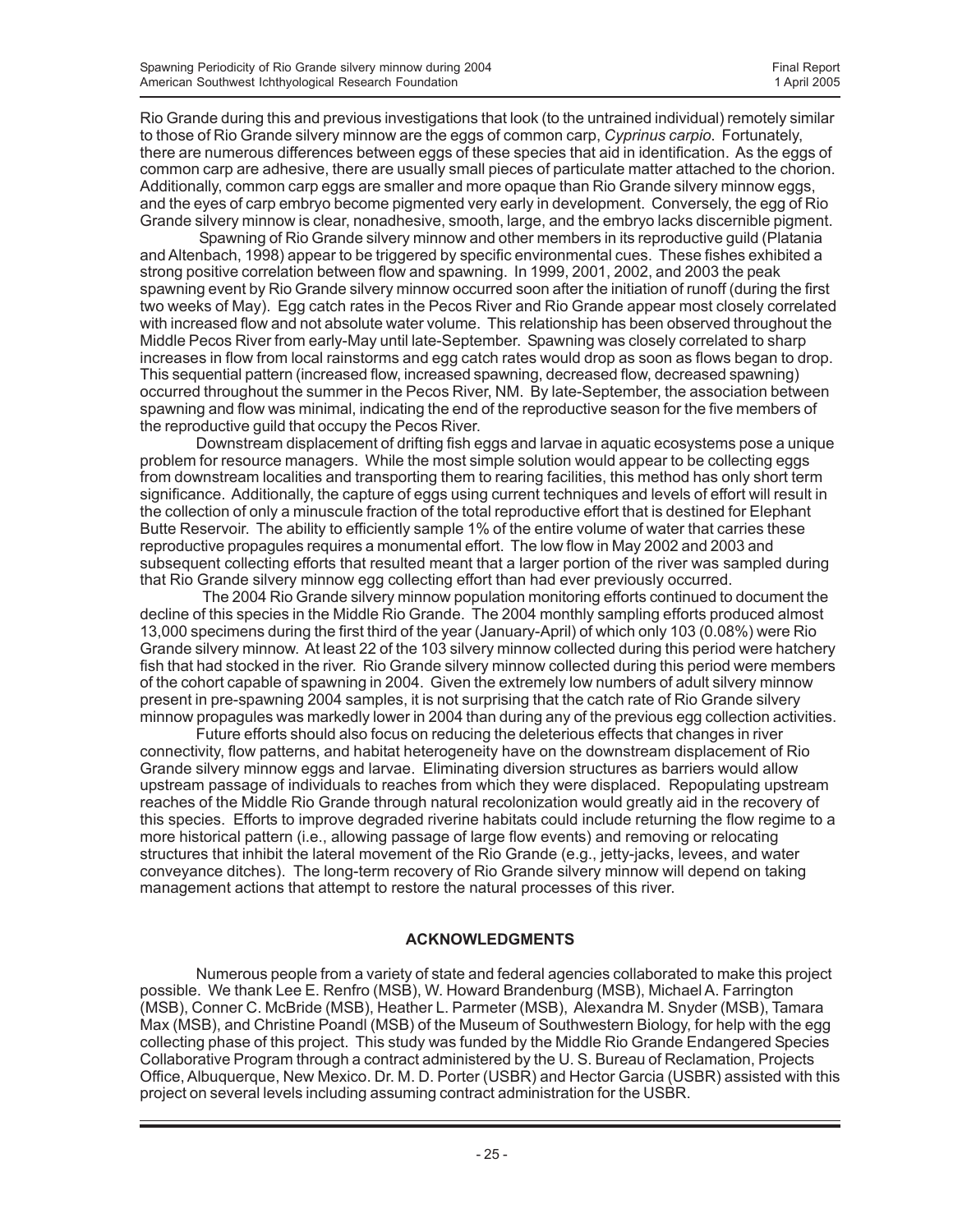### **LITERATURE CITED**

- Altenbach, C. S., Dudley, R. K., and S. P. Platania. 2000. A new device for collection drifting semibuoyant fish eggs. Transactions of the American Fisheries Society 129:296-300.
- Bestgen, K. R., and S. P. Platania. 1990. Extirpation and notes on the life history of Notropis simus simus and Notropis orca (Cypriniformes: Cyprinidae) from the Rio Grande, New Mexico. Occasional Papers of the Museum of Southwestern Biology 6:1-8.
- Bestgen, K. R., and S. P. Platania. 1991. Status and conservation of the Rio Grande silvery minnow, Hybognathus amarus. Southwestern Naturalist 36:225-232.
- Cross, F. B., and R. E. Moss. 1987. Historic changes in fish communities and aquatic habitats in plains streams of Kansas, p. 155-165. In: Community and evolutionary ecology of North American stream fishes. W. J. Matthews and D. C. Heins (eds.). University of Oklahoma Press, Norman, Oklahoma.
- Cross, F. B., O. T. Gorman, and S. G. Haslouer. 1983. The Red River shiner, Notropis bairdi, in Kansas with notes on depletion of its Arkansas River cognate, Notropis girardi. Transactions of the Kansas Academy of Science 86:93-98.
- Cross, F. B., R. E. Moss, and J. T. Collins. 1985. Assessment of dewatering impacts on stream fisheries in the Arkansas and Cimarron rivers. University of Kansas Natural History Museum, Lawrence, Kansas.
- Dudley, R. K., and S. P. Platania. 1999. 1997 population monitoring of Rio Grande silvery minnow. Submitted to the U.S. Bureau of Reclamation, Albuquerque, New Mexico.
- Dudley, R. K., and S. P. Platania. 2000. 1999 population monitoring of Rio Grande silvery minnow. Submitted to the U.S. Bureau of Reclamation, Albuquerque, New Mexico.
- Dudley, R. K., and S. P. Platania. 2001. 2000 population monitoring of Rio Grande silvery minnow. Submitted to the U.S. Bureau of Reclamation, Albuquerque, New Mexico.
- Dudley, R. K., and S. P. Platania. 2002. 2001 population monitoring of Rio Grande silvery minnow. Submitted to the U.S. Bureau of Reclamation, Albuquerque, New Mexico.
- Dudley, R. K., S. J. Gottlieb, and S. P. Platania. 2003. 2002 population monitoring of Rio Grande silvery minnow. Submitted to the U.S. Bureau of Reclamation, Albuquerque, New Mexico.
- Dudley, R. K., S. P. Platania, and S. J. Gottlieb. 2004. Rio Grande silvery minnow population monitoring program results from 2003. Submitted to the U.S. Bureau of Reclamation, Albuquerque, New Mexico.
- Gold, R. L., and L. P. Denis. 1985. National water summary: New Mexico surface-water resources. U.S. Geological Survey Water-Supply Paper 2300:341-346.
- Lagasse, P. F. 1985. An assessment of the response of the Rio Grande to dam construction--Cochiti to Isleta reach. A technical report for the U.S. Army Engineer District, Albuquerque, Corps of Engineers, Albuquerque, New Mexico.
- Luttrell, G. A., A. A. Echelle, W. L. Fisher, and D. J. Eisenhour. 1999. Declining status of two species of the Macrhybopsis aestivalis complex (Teleostei: Cyprinidae) in the Arkansas River Basin and related effects of reservoirs as barriers to dispersal. Copeia 1999:981-989.
- Massong, T. M., M. D. Porter, and T. Bauer. 2004. Design improvements for constructed Rio Grande silvery minnow nursery habitat. Submitted to the U.S. Bureau of Reclamation, Albuquerque, New Mexico.